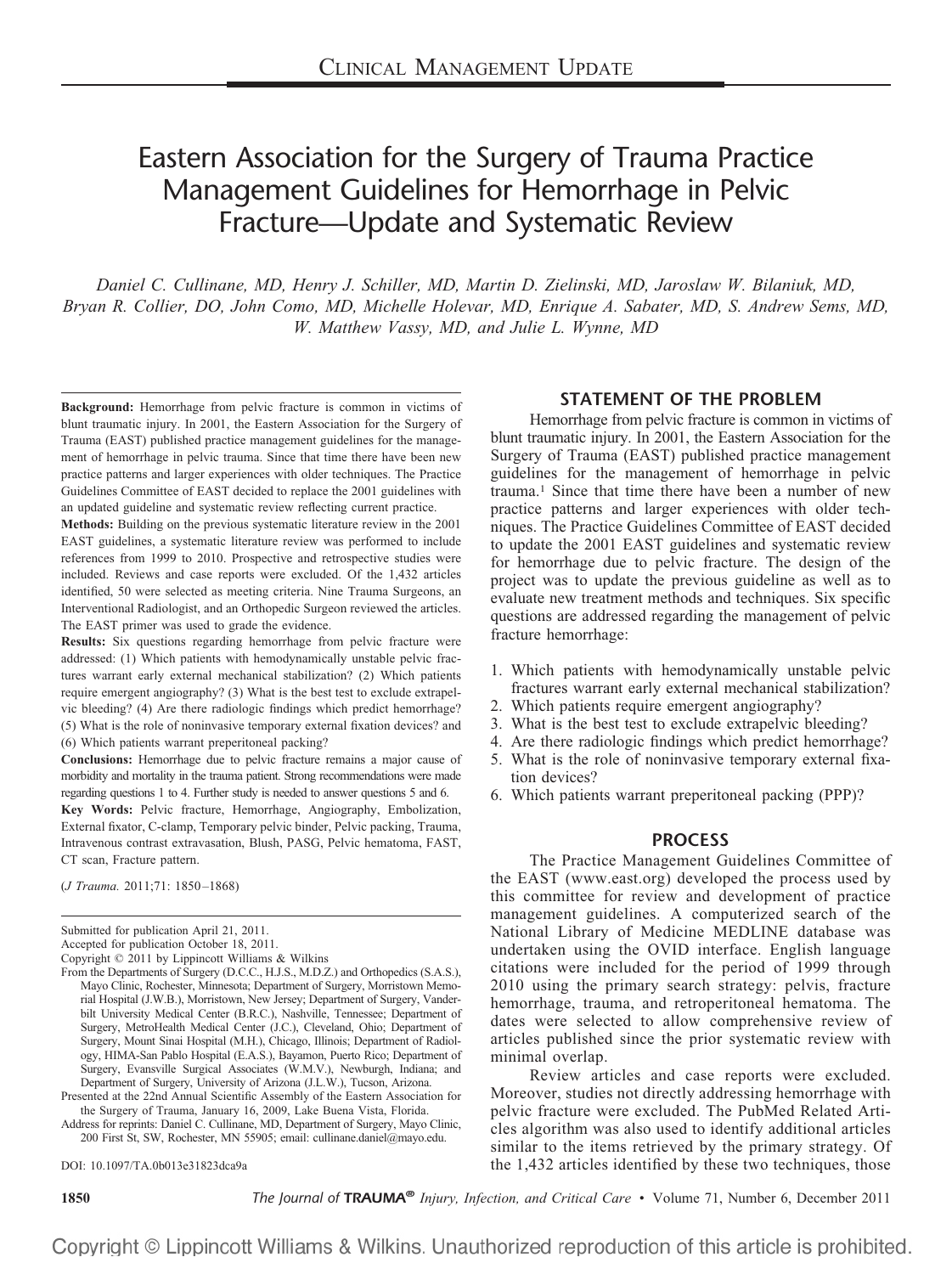dealing with prospective or retrospective studies were selected, comprising 50 studies specifically evaluating hemorrhage associated with pelvic fracture in adult or pediatric patients.

The EAST, "Utilizing evidence based outcome measures to develop practice management guidelines: a primer," was used as a quality assessment instrument applied to develop this guideline.<sup>2</sup>

The workgroup for the Practice Management Guidelines for Hemorrhage in Pelvic Trauma consisted of nine Trauma Surgeons, an Orthopedic Surgeon specializing in trauma (S.A.S.), and an Interventional Radiologist (E.A.S.) (Table 1). Articles were compiled by the committee chair (D.C.C.) and were distributed among committee members for formal review. Each article was entered into a review data sheet with detailed summaries of the articles. Deficiencies and conclusions not validated by the data were also noted. The reviewers correlated the references with the methodology established by the Agency for Health policy and Research of the US Department of Health and Human Service. Each reference was classified as class I, class II, or class III data. There was no class I data found for the search period. Fifteen class II articles and 35 class III articles were included in the review. All references were reviewed by at least two committee members for purposes of cross-validation. An evidentiary table was constructed using the 50 references (Table 2).

#### **Level I**

This recommendation is convincingly justifiable based on the available scientific information alone. It is generally based on class I data or strong class II evidence may form the basis for a Level I recommendation. Conversely, weak or contradictory class I data may not be able to support a Level I recommendation.

## **Level II**

This recommendation is reasonably justifiable by available scientific evidence and strongly supported by expert opinion. It is usually supported by class II data or a preponderance of class III evidence.

#### **Level III**

This recommendation is supported by available data, but adequate scientific evidence is lacking. It is generally supported by class III data. This type of recommendation is useful for educational purposes and in guiding future studies.

Although there were not any class I references available, four Level I recommendations were made due to the strong class II data (large retrospective and nonrandomized prospective data) available for specific questions. Level II recommendations were supported by class II data and are justified by available scientific evidence and strongly supported by expert opinion. Nine Level II recommendations were made from the available data. Level III recommendations were based on class III data, where adequate scientific evidence is lacking. Twelve Level III recommendations are included in these recommendations.

## **RECOMMENDATIONS**

# **Which Patients With Hemodynamically Unstable Pelvic Fractures Warrant Early External Mechanical Stabilization?**

- 1. The use of a pelvic orthotic device (POD) does not seem to limit blood loss in patients with pelvic hemorrhage. **Level III recommendation**
- 2. The use of a POD effectively reduces fracture displacement and decreases pelvic volume. **Level III recommendation**

#### **Scientific Foundation: Early External Stabilization**

It is well known that the volume of the pelvis increases after a mechanically unstable pelvic fracture (Tile B/C; Table 3). This increased pelvic volume in complex pelvic fractures is thought to reduce the tamponade effect of the retroperitoneal tissues and intrapelvic organs, leading to further bleeding into the pelvic space. Baque et al.3 demonstrated a 20% increase in the volume of the pelvis with a 5-cm pubic diastasis in a cadaver pelvic-fracture model. The iliolumbar vein was noted to be disrupted in 60% of the pelvic fractures created, accounting for the venous hemorrhage seen with fractures of the sacroiliac portion of the pelvis. Using com-

|                               | <b>TABLE 1.</b> Members of the EAST Hemorrhage in Pelvic Fracture Workgroup |                                |
|-------------------------------|-----------------------------------------------------------------------------|--------------------------------|
| Name                          | <b>Organization/Place</b>                                                   | Email                          |
| Daniel C. Cullinane, MD-Chair | Mayo Clinic, Rochester, MN                                                  | cullinane.daniel@mayo.edu      |
| Henry J. Schiller, MD         | Mayo Clinic, Rochester, MN                                                  | schiller.henry@mayo.edu        |
| Jaroslaw W. Bilaniuk, MD      | Morristown Memorial Hospital, Morristown, NJ                                | iwbil@hotmail.com              |
| Bryan R. Collier, DO          | Vanderbilt University Medical Center, Nashville, TN                         | bryan.collier@vanderbilt.edu   |
| John Como, MD                 | MetroHealth Medical Center, Cleveland, OH                                   | $icomo@method$ th.org          |
| Michelle Holevar, MD          | Mount Sinai Hospital, Chicago, IL                                           | michellehmail-career@yahoo.com |
| Enrique A. Sabater, MD        | HIMA-San Pablo Hospital, Bayamon, PR                                        | easabater@gmail.com            |
| S. Andrew Sems, MD            | Mayo Clinic, Rochester, MN                                                  | sems.andrew@mayo.edu           |
| W. Matthew Vassy, MD          | Evansville Surgical Associates, Newburgh, IN                                | thevassys@yahoo.com            |
| Julie L. Wynn, MD             | University of Arizona, Tucson, AZ                                           | jwynne@surgery.arizona.edu     |
| Martin D. Zielinski, MD       | Mayo Clinic, Rochester, MN                                                  | zielinski.martin@mayo.edu      |

*© 2011 Lippincott Williams & Wilkins* **1851**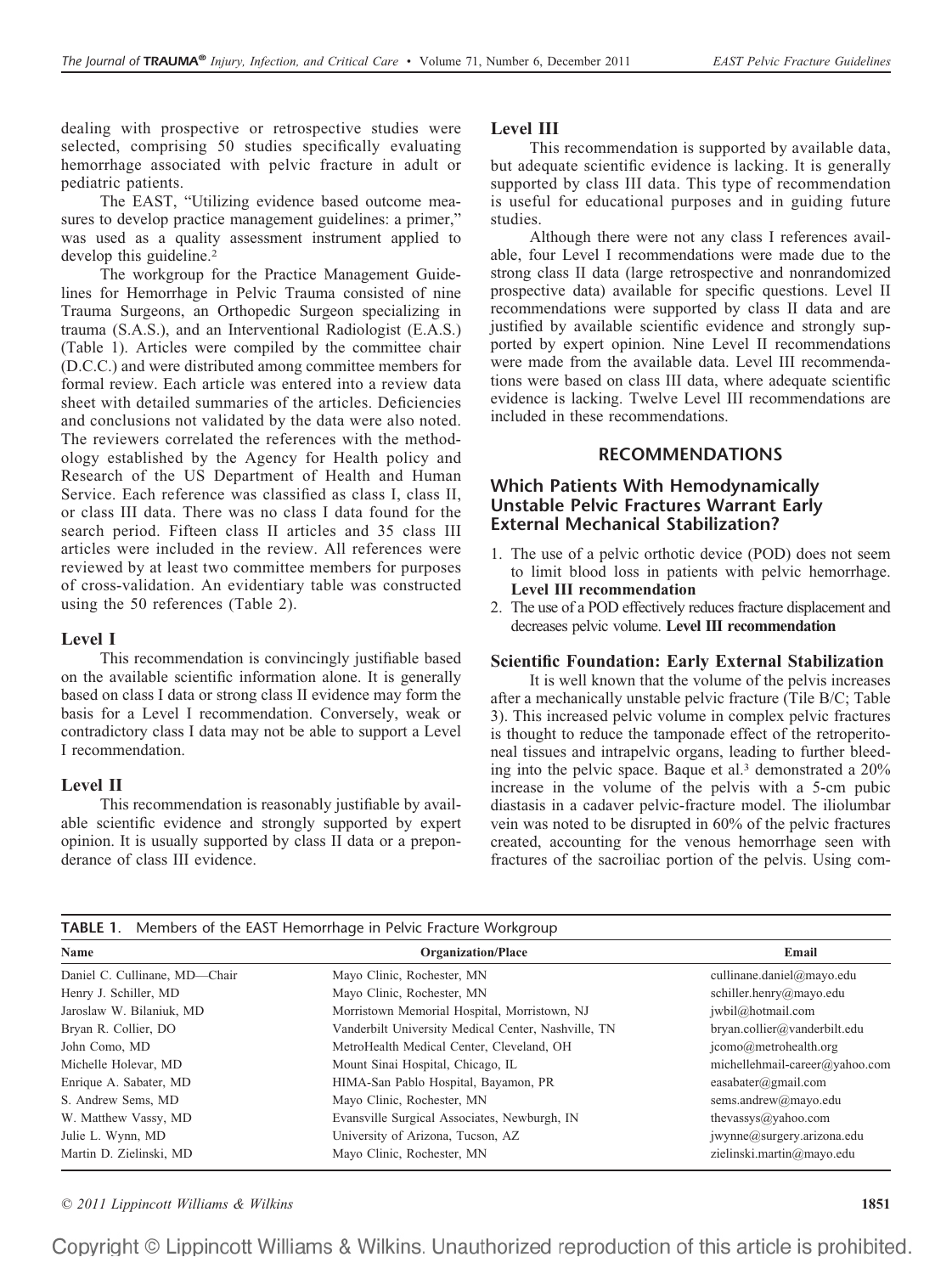| $\overline{\mathbf{v}}$<br><b>TABLE</b> |      | Evidentiary Table 1999-2010                                                                                                                                                                                          |                      |                       |                                                                                                                                                                                                                                                                                                                                                                                                                                                                                                                                                                                                                                                                                                                                                             |                                  |
|-----------------------------------------|------|----------------------------------------------------------------------------------------------------------------------------------------------------------------------------------------------------------------------|----------------------|-----------------------|-------------------------------------------------------------------------------------------------------------------------------------------------------------------------------------------------------------------------------------------------------------------------------------------------------------------------------------------------------------------------------------------------------------------------------------------------------------------------------------------------------------------------------------------------------------------------------------------------------------------------------------------------------------------------------------------------------------------------------------------------------------|----------------------------------|
| Author(s)                               | Year | Title                                                                                                                                                                                                                | Evidence<br>Level of | Addressed<br>Question | Synopsis                                                                                                                                                                                                                                                                                                                                                                                                                                                                                                                                                                                                                                                                                                                                                    | Reference                        |
| Smith et al. <sup>80</sup>              | 2005 | hemodynamically unstable patients<br>with pelvic fracture: report of two<br>for<br>$\overline{a}$<br>Retroperitoneal packing as a<br>representative cases and<br>description of technique<br>resuscitation technique | $\sim$               | ৩                     | The ISS, RTS, number of transfusions, and age $>60$<br>angio/embolization were not predictive of death<br>were statistically significant predictors of early<br>mortality. Fx pattern and treatment with                                                                                                                                                                                                                                                                                                                                                                                                                                                                                                                                                    | J Trauma. 2005;59:1510-<br>1514  |
| Totterman et al. <sup>77</sup>          | 2007 | salvage procedure to control massive<br>Extraperitoneal pelvic packing: a<br>traumatic pelvic hemorrhage                                                                                                             | 3                    | 2, 6                  | and class IV hemorrhage. 30-d survival was 72% and<br>Patients underwent retroperitoneal packing as a salvage<br>maneuver after pelvic embolization. All had class III<br>correlated inversely to the age of the patient. The<br>authors concluded that packing may be lifesaving<br>procedure                                                                                                                                                                                                                                                                                                                                                                                                                                                              | J Trauma. 2007;62:843-<br>852    |
| Cothren et al. <sup>78</sup>            | 2007 | hemodynamically unstable pelvic<br>Preperitoneal pelvic packing for<br>fractures: a paradigm shift                                                                                                                   | 3                    | 1, 6                  | stated that this approach seems to reduce mortality in<br>28 consecutive hemodynamically unstable patients with<br>anterior external fixator or posterior pelvic C-clamp<br>6 ± 1.1; $p = 0.006$ ). Mortality was 25%, and there<br>followed by preperitoneal pelvic packing. Unstable<br>The blood transfusion requirements before packing<br>supplant the need for emergent angiography. They<br>patients then underwent angioembolization (25%).<br>were significantly greater than after (12 $\pm$ 2.0 vs.<br>controlling pelvic Fx-related hemorrhage that can<br>pelvic Fxs underwent pelvic Fx fixation with an<br>were no deaths as a result of acute blood loss.<br>Preperitoneal packing is a rapid method for<br>this selected group of patients | J Trauma. 2007;62:834-<br>839    |
| Brasel et al. <sup>61</sup>             | 2007 | Significance of contrast extravasation<br>in patients with pelvic fracture                                                                                                                                           | 3                    | 3                     | 90.5%, specificity of 96.1%, PPV of 45.2%, and NPV<br>CE on CT scan was calculated to have a sensitivity of<br>embolization; hence, the low PPV. Some patients<br>required angiography despite not having CE<br>of 99.6%. Not all patients with CE required                                                                                                                                                                                                                                                                                                                                                                                                                                                                                                 | J Trauma. 2007;62:1149<br>1152   |
| Totterman et al. <sup>17</sup>          | 2006 | embolization in exsanguinating<br>A protocol for angiographic<br>pelvic trauma                                                                                                                                       | $\mathbf{\sim}$      | $\mathbf{\sim}$       | 46 patients underwent angio based on protocol (unstable<br>those undergoing angio. 31 of 46 patients underwent<br>hemodynamics + 6 PRBC or stable hemodynamics<br>+ 4 PRBC). All pelvic Fx patterns represented in<br>embolization. Survival 84%. No patients died of<br>hemorrhage                                                                                                                                                                                                                                                                                                                                                                                                                                                                         | Acta Orthop. 2006;77:<br>462-468 |
| Velmahos et al. <sup>29</sup>           | 2002 | and visceral<br>A prospective study on the safety and<br>efficacy of angiographic<br>embolization for pelvic<br>injuries                                                                                             | $\sim$               | $\mathbf{\sim}$       | angiography because of pelvic Fxs; the rest were due<br>93%. Analysis identified three independent predictors<br>was 94%, and efficacy for controlling bleeding was<br>bone Fxs, and emergent procedure. The model was<br>of positive angiography: age >55, absence of long<br>to visceral injuries. The safety rate of angiography<br>Prospective study. Sixty-five of the 100 patients had<br>most robust when all three factors were present                                                                                                                                                                                                                                                                                                             | J Trauma. 2002;52:303<br>308     |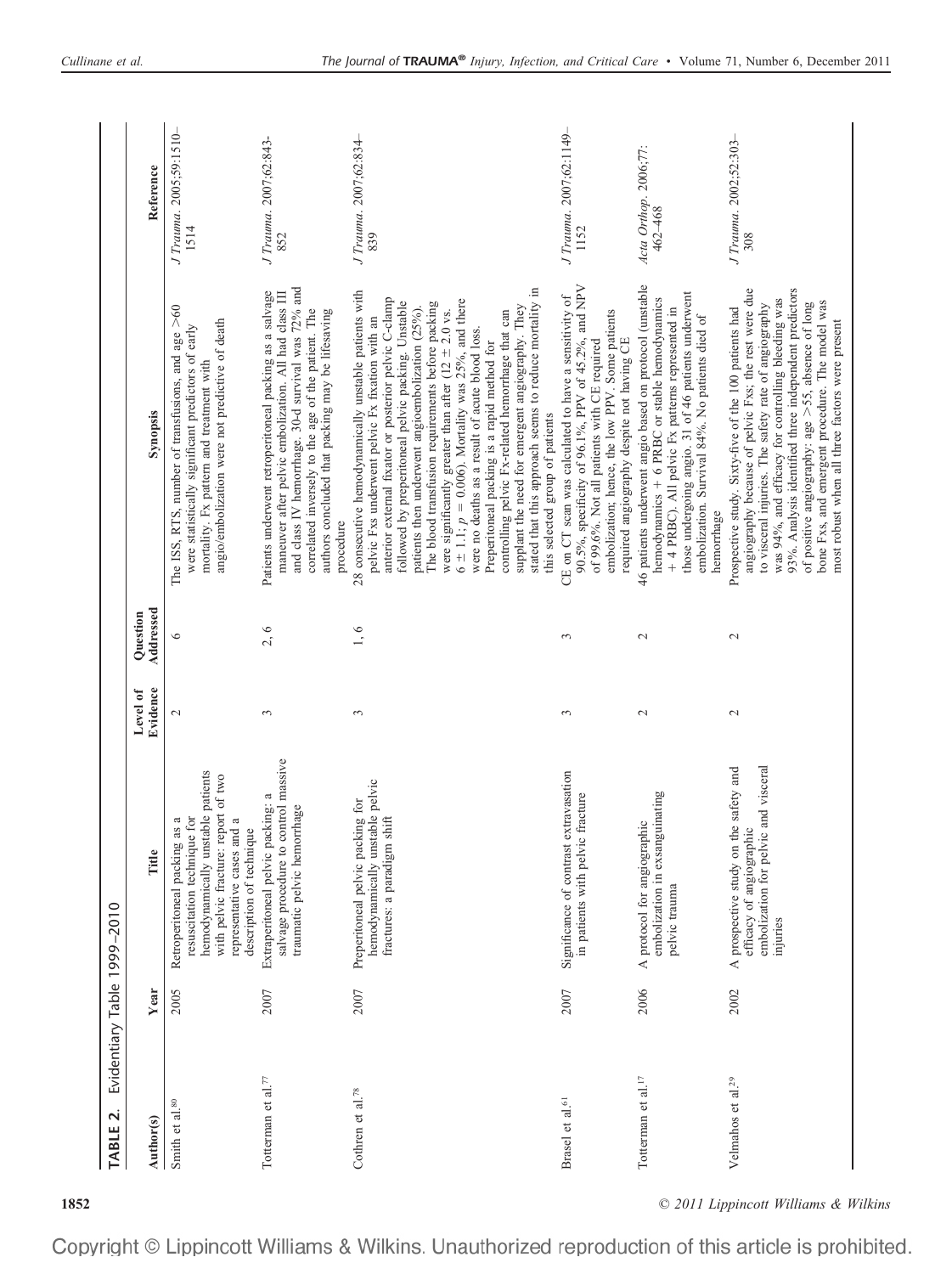| $\mathbf 2$<br><b>TABLE</b>   |      | $\widehat{\sigma}$<br>Evidentiary Table 1999-2010 (continue                                                                     |                      |                       |                                                                                                                                                                                                                                                                                                                                                                                                                                                                                                                                                                                                                                                                                                                                              |                                          |
|-------------------------------|------|---------------------------------------------------------------------------------------------------------------------------------|----------------------|-----------------------|----------------------------------------------------------------------------------------------------------------------------------------------------------------------------------------------------------------------------------------------------------------------------------------------------------------------------------------------------------------------------------------------------------------------------------------------------------------------------------------------------------------------------------------------------------------------------------------------------------------------------------------------------------------------------------------------------------------------------------------------|------------------------------------------|
| Author(s)                     | Year | Title                                                                                                                           | Evidence<br>Level of | Addressed<br>Question | Synopsis                                                                                                                                                                                                                                                                                                                                                                                                                                                                                                                                                                                                                                                                                                                                     | Reference                                |
| Velmahos et al. <sup>31</sup> | 2000 | intraperitoneal and retroperitoneal<br>Angiographic embolization for<br>injuries                                                | 3                    | $\mathbf 2$           | pelvic bleeding not isolated as a data point. 9 patients<br>failed embolization, with 66% mortality. One-third of<br>intent of embolization. 97 of 137 for pelvic Fxs. Of<br>pelvic embolizations were for bilateral internal iliac<br>arteries, but no postprocedure morbidity was noted<br>the 137 patients, 91% success to control bleeding;<br>137 consecutive patients underwent angio with the                                                                                                                                                                                                                                                                                                                                         | World J Surg. 2000;24:<br>539-545        |
| Shapiro et al. <sup>30</sup>  | 2005 | The role of repeat angiography in the<br>fractures<br>management of pelvic                                                      | 3                    | $\sim$                | underwent pelvic angiography. Fifteen patients had no<br>evidence of pelvic arterial hemorrhage, and 5 patients<br>Moreover, 3 patients who underwent coiling initially<br>recurrent hypotension, persistent base deficit greater<br>hypotension, with 80% having a treatable lesion.<br>Retrospective review of 31 pelvic Fx patients who<br>predictors of need for repeat angiography were<br>than 10, and absence of intra-abdominal injury<br>also required repeat angiography. Independent<br>required repeat angiography for recurrent                                                                                                                                                                                                 | J Trauma. 2005;58:227-<br>231            |
| Metz et al. <sup>28</sup>     | 2004 | corresponding angiographic sources<br>Pelvic fracture patterns and their<br>of hemorrhage                                       | 3                    | 4                     | while LC Fx pattern was more likely to be associated<br>Retrospective review of imaging and clinical course of<br>with pelvic Fx. Patients with OTA type A or C Fx<br>49 consecutive hemodynamically unstable patients<br>rates, ISS, and transfusion requirements than OTA<br>type B or LC patterns. Patients with APC injuries<br>patterns or APC Fx patterns had higher mortality<br>tended to demonstrate posterior vascular injuries,<br>with anterior branch vascular injury                                                                                                                                                                                                                                                           | Orthop Clin North Am.<br>2004;35:431-437 |
| Kimbrell et al. <sup>27</sup> | 2004 | Angiographic embolization for pelvic<br>fractures in older patients                                                             | $\sim$               | $\sim$                | pelvic Fx and no other source of bleeding, or specific<br>embolization. During this time period, indications for<br>with a 94% likelihood of positive angiography. The<br>authors recommend liberal arteriography for severe<br>angiography. Age $>60$ was found to be associated<br>Analyses of prospective collected data to determine<br>Fx patterns, or large pelvic hematoma. 92 of 332<br>embolization were hypotension in the context of<br>whether age can predict the need for therapeutic<br>patients with severe pelvic Fx underwent<br>pelvic Fx patients older than 60 yr                                                                                                                                                       | Arch Surg. 2004;139:728-<br>732          |
| Miller et al. <sup>18</sup>   | 2003 | therapy guided by markers of arterial<br>hemorrhage<br>External fixation or arteriogram in<br>bleeding pelvic fracture: initial | $\epsilon$           | 2, 4                  | angiography, as well as normotensive pelvic Fx patients<br>demonstrating arterial bleeding. 17 normotensive patients<br>underwent angiography based on Fx pattern, presence of<br>Retrospective trauma registry review of all patients with<br>arterial bleeding. The authors recommend that pelvic Fx<br>patients who do not respond to initial resuscitation and<br>pelvic hematoma, or CE, and 29% were positive for<br>who underwent angiography, to determine factors<br>hypotension related to pelvic Fxs who underwent<br>predicting arterial bleeding. 35 patients had initial<br>nonresponders underwent angiography, with 73%<br>hypotension, and 28 who were considered to be<br>patients with CE on CT scan, under arteriography | J Trauma. 2003;54:437-<br>443            |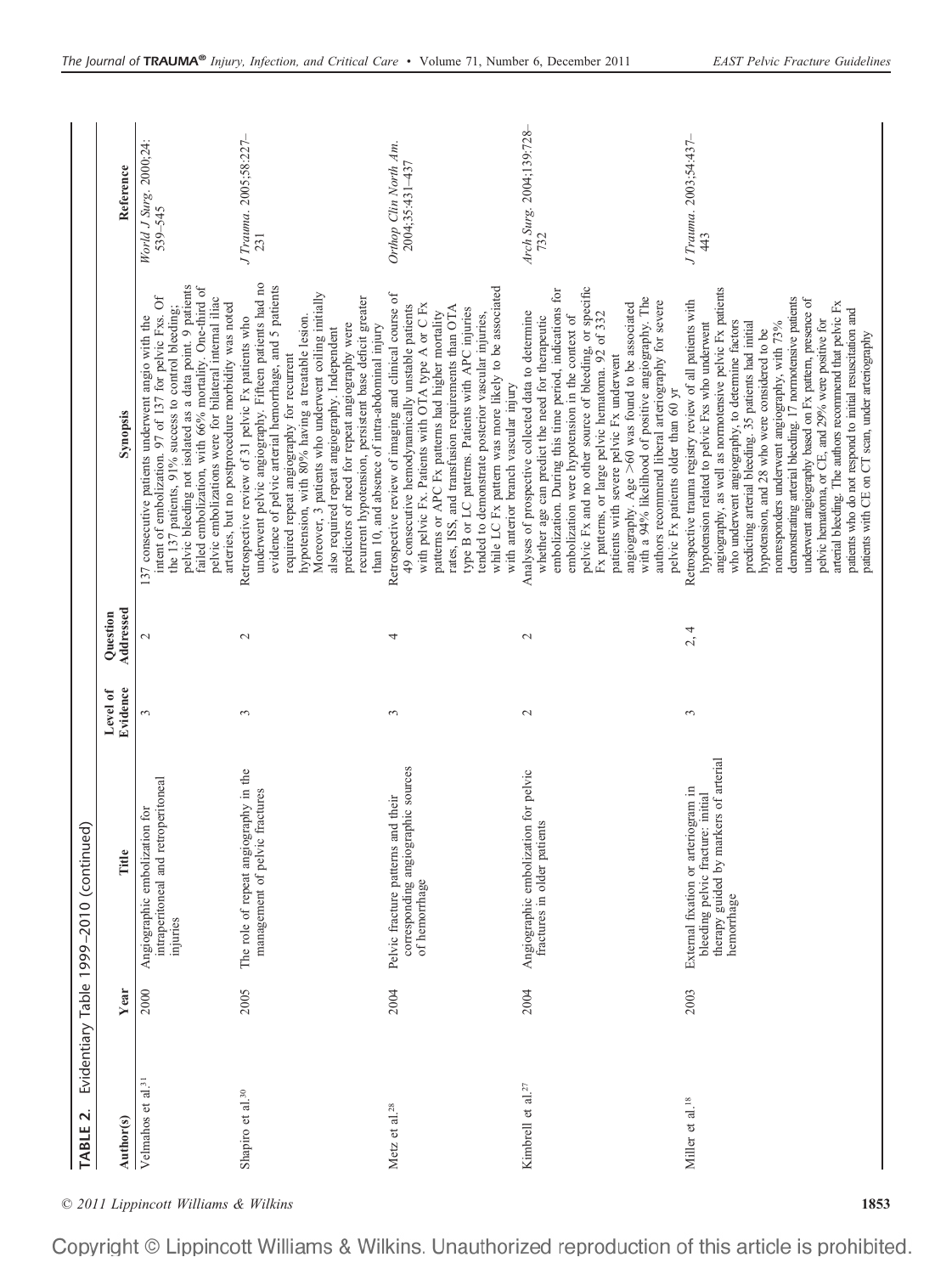| $\mathbf{N}$<br><b>TABLE</b>  |      | Evidentiary Table 1999-2010 (continued)                                                                                                                  |                      |                       |                                                                                                                                                                                                                                                                                                                                                                                                                                                                                                                                                                                                                                                                                                                                                                                                        |                                        |
|-------------------------------|------|----------------------------------------------------------------------------------------------------------------------------------------------------------|----------------------|-----------------------|--------------------------------------------------------------------------------------------------------------------------------------------------------------------------------------------------------------------------------------------------------------------------------------------------------------------------------------------------------------------------------------------------------------------------------------------------------------------------------------------------------------------------------------------------------------------------------------------------------------------------------------------------------------------------------------------------------------------------------------------------------------------------------------------------------|----------------------------------------|
| Author(s)                     | Year | Title                                                                                                                                                    | Evidence<br>Level of | Addressed<br>Question | Synopsis                                                                                                                                                                                                                                                                                                                                                                                                                                                                                                                                                                                                                                                                                                                                                                                               | Reference                              |
| Gourlay et al. <sup>22</sup>  | 2005 | traumatic pelvic arterial hemorrhage<br>Pelvic angiography for recurrent                                                                                 | $\mathbf 2$          | $\mathbf 2$           | coagulopathy, and (5) require more blood transfusion.<br>Study cohort of 39 patients who had repeat angiography<br>for recurrent pelvic hemorrhage. The 33 patients with<br>site in 28 (85%) and at the previously embolized site<br>angiogram were thought to be technically successful.<br>a positive second angiogram had bleeding at a new<br>bleeding, and it may be prudent to retain the angio<br>pubic symphysis disruption, (3) greater number of<br>Significant risk factors for recurrent pelvic arterial<br>hemorrhage are (1) preangiogram hypotension, (2)<br>The authors concluded that patients with these<br>characteristics may manifest recurrent arterial<br>in 11 (33%). All embolizations at the repeat<br>injured arteries on initial arteriogram, (4)<br>sheath for up to 72 h | J Trauma. 2005;59:1168-<br>1173        |
| Takahira et al. <sup>32</sup> | 2001 | haemorrhage associated with pelvic<br>following<br>embolisation for retroperitoneal<br>transcatheter angiographic<br>Gluteal muscle necrosis<br>fracture | 3                    | $\sim$                | found that 5 of 151 patients (3.3%) developed gluteal<br>angioembolization for pelvic Fx-related hemorrhage<br>muscle necrosis. All had embolization of bilateral<br>internal iliac arteries. Mortality was 60% due to<br>Review of patients who went bilateral<br>sepsis/DIC                                                                                                                                                                                                                                                                                                                                                                                                                                                                                                                          | Injury. 2001;32:27-32                  |
| Yasumura et al. <sup>33</sup> | 2005 | High incidence of ischemic necrosis of<br>angiographic embolization for severe<br>the gluteal muscle after transcatheter<br>pelvic fracture              | 3                    | $\mathbf 2$           | underwent MRI at 1 wk and 4 wk. All were noted to<br>Fxs. 6 of 8 underwent embolization. 4 of 6 patients<br>8 patients underwent angiography for bleeding pelvic<br>embolized. 3 cases of tissue infection, 4 cases of<br>had bilateral internal iliac embolizations. 2 of 6<br>gluteal necrosis, and 2 cases of sepsis. Patients<br>patients had bilateral superior/inferior gluteals<br>have gluteal muscle necrosis, and 2 patients<br>developed necrotizing soft tissue infection<br>necessitating I&D                                                                                                                                                                                                                                                                                             | J Trauma. 2005;58:985-<br>990          |
| Fangio et al. <sup>20</sup>   | 2005 | administration for management of<br>Early embolization and vasopressor<br>life-threatening hemorrhage from<br>pelvic fracture                            | ξ                    | $\mathbf 2$           | 32 hemodynamically unstable patients underwent pelvic<br>angiography, which was followed by embolization in<br>(96%). There was hemodynamic improvement in 21<br>(84%). Liberal use of vasopressors was used during<br>25 cases. Angiography was successful in 24 cases<br>the early stages of hemorrhagic shock and during<br>angioembolization. Mortality 36%                                                                                                                                                                                                                                                                                                                                                                                                                                        | J Trauma 2005;58:978<br>984            |
| Brown et al. <sup>62</sup>    | 2005 | computed tomography predict active<br>bleeding at angiography for pelvic<br>fracture?<br>Does pelvic hematoma on admission                               | 3                    | 2, 4                  | with active pelvic bleeding on angiogram. In addition,<br>underwent CT and angiography. It was found that the<br>size of the pelvic hematoma on CT did not correlate<br>Retrospective review of 37 pelvic Fx patients who<br>the absence of a contrast blush did not reliably<br>exclude active bleeding seen on angiography                                                                                                                                                                                                                                                                                                                                                                                                                                                                           | Am Surg. 2005;71:759-<br>762           |
| Cook et al. <sup>19</sup>     | 2002 | management of haemorrhage from<br>in the<br>pelvis<br>The role of angiography<br>major fractures of the                                                  | 3                    | 2, 4                  | with unstable pelvic Fxs. Fx pattern did not predict<br>23 patients with ongoing hypotension had angiogram<br>associated vascular injury                                                                                                                                                                                                                                                                                                                                                                                                                                                                                                                                                                                                                                                               | J Bone Joint Surg. 2002;<br>84:178-182 |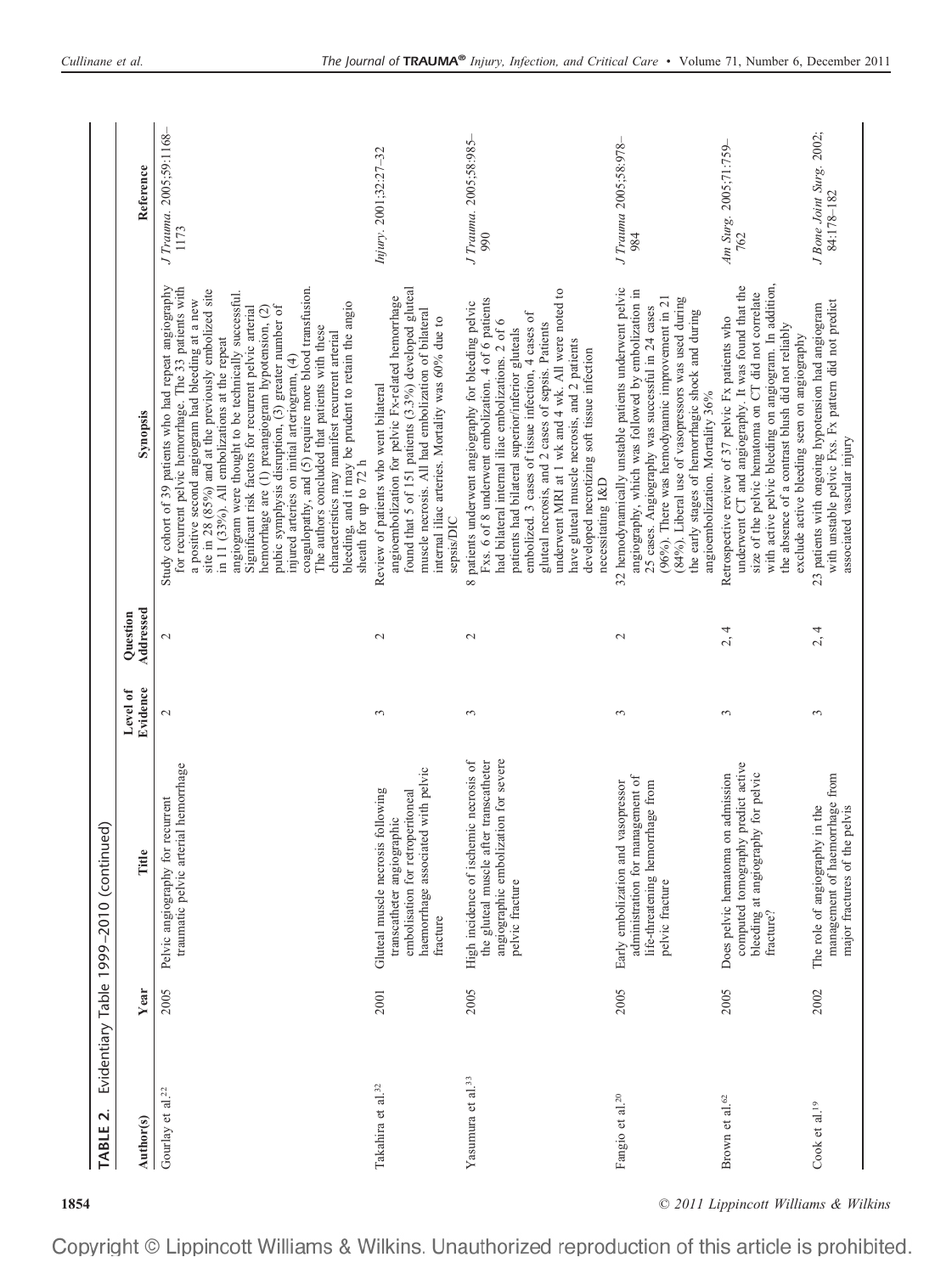| $\mathbf{v}$<br>TABLE         |      | ਰਿ<br>Evidentiary Table 1999-2010 (continue                                                                                                                                |                      |                       |                                                                                                                                                                                                                                                                                                                                                                                                                                                                                                                                                                                                                                    |                                             |
|-------------------------------|------|----------------------------------------------------------------------------------------------------------------------------------------------------------------------------|----------------------|-----------------------|------------------------------------------------------------------------------------------------------------------------------------------------------------------------------------------------------------------------------------------------------------------------------------------------------------------------------------------------------------------------------------------------------------------------------------------------------------------------------------------------------------------------------------------------------------------------------------------------------------------------------------|---------------------------------------------|
| Author(s)                     | Year | Title                                                                                                                                                                      | Evidence<br>Level of | Addressed<br>Question | Synopsis                                                                                                                                                                                                                                                                                                                                                                                                                                                                                                                                                                                                                           | Reference                                   |
| Netto et al. <sup>64</sup>    | 2008 | Retrograde urethrocystography impairs<br>computed tomography diagnosis of<br>presence of a lower urologic tract<br>pelvic arterial hemorrhage in the<br>yurjury            |                      | 2, 4                  | bladder rupture. 23 had RUG or cystogram performed<br>scans ( $N = 9$ ) and false negatives ( $N = 2$ ) for pelvic<br>cystography after CT scanning as they interfere with<br>arterial extravasation. Consideration should be given<br>scanning. Performing cystography before CT was<br>associated with considerately more indeterminate<br>49 patients with pelvic Fx and either a urethral or<br>before CT, and 26 had cystography after CT<br>to performing retrograde urethrography and<br>the detection of active extravasation on CT                                                                                        | <i>J Am Coll Surg.</i> 2008;<br>206:322-327 |
| Wong et al. <sup>25</sup>     | 2000 | arterial embolization in patients with<br>Mortality after successful transcatheter<br>unstable pelvic fractures: rate of<br>predictive<br>blood transfusion as a<br>factor | 3                    | 4<br>$\overline{c}$   | early recognition of arterial pelvic bleeding with early<br>embolization, and 3 of the patients subsequently died,<br>embolization were significant predictors of mortality,<br>for a mortality rate of 17.6%. Blood transfusion rate<br>but size of CE was not. The authors concluded that<br>Retrospective review. 17 hemodynamically unstable<br>before embolization as well as time interval to<br>pelvic Fx patients underwent therapeutic<br>embolization is essential                                                                                                                                                       | J Trauma. 2000;49:71-75                     |
| Hagiwara et al. <sup>26</sup> | 2003 | after successful transcatheter arterial<br>life-threatening pelvic hemorrhage<br>Predictors of death in patients with<br>embolization                                      | $\sim$               | 2, 4                  | 61 died despite 100% successful angioembolization.<br>61 patients evaluated with prospective protocol. 13 of<br>Posterior pelvic bleeding and APACHE II scores<br>predicted mortality. Fx patterns did not predict<br>mortality. Nonsurvivors required more fluid to<br>achieve hemodynamic stability                                                                                                                                                                                                                                                                                                                              | J Trauma. 2003;55:696-<br>703               |
| Croce et al. <sup>69</sup>    | 2007 | with exsanguinating pelvic fracture<br>in patients<br>Emergent pelvic fixation                                                                                             | $\sim$               | 1, 5                  | requirements were reduced with the use of the binder, as<br>significant difference in the mortality rates. The authors<br>conclude that the use of the binder reduces transfusion<br>vs. temporary external pelvic binder (93). Transfusion<br>stabilization of the pelvis with a POD (C-Clamp) (93)<br>was hospital length of stay. There was no statistically<br>186 patients with multiple severe pelvic Fxs underwent<br>requirements and length of hospital stay                                                                                                                                                              | J Am Coll Surg. 2007;<br>204:935-939        |
| Bottlang et al.70             | 2002 | fractures with use of circumferential<br>Emergent management of pelvic ring<br>compression                                                                                 | 3                    | 1, 5                  | temporarily stabilization of the acutely injured patient<br>sling. Subsequently, stabilized with a posterior pelvic<br>C-clamp/anterior external fixator. Stability provided<br>stability and 1/10th of the internal-external rotation<br>stability as compared with the external fixator. The<br>by the pelvic sling was directly comparable to that<br>Stabilization was initially provided with the pelvic<br>sling provided only 1/3rd of the flexion-extension<br>provided by the posterior pelvic C-clamp, but the<br>authors conclude that the sling is well suited for<br>Open-book pelvic Fxs were induced in 7 cadavers. | $J$ Bone Joint Surg Am.<br>2002;84:43-47    |
| Bottlang et al. <sup>71</sup> | 2002 | pelvic fractures by circumferential<br>Noninvasive reduction of open-book<br>compression                                                                                   | 3                    | 5                     | Partially stable and unstable external rotation injuries of<br>the pelvic ring were created in 7 cadavers. A pelvic<br>strap was applied at 3 different levels around the<br>pelvis. The strap achieved complete reduction of<br>symphysis diastasis                                                                                                                                                                                                                                                                                                                                                                               | J Orthop Trauma. 2002;<br>16:367-373        |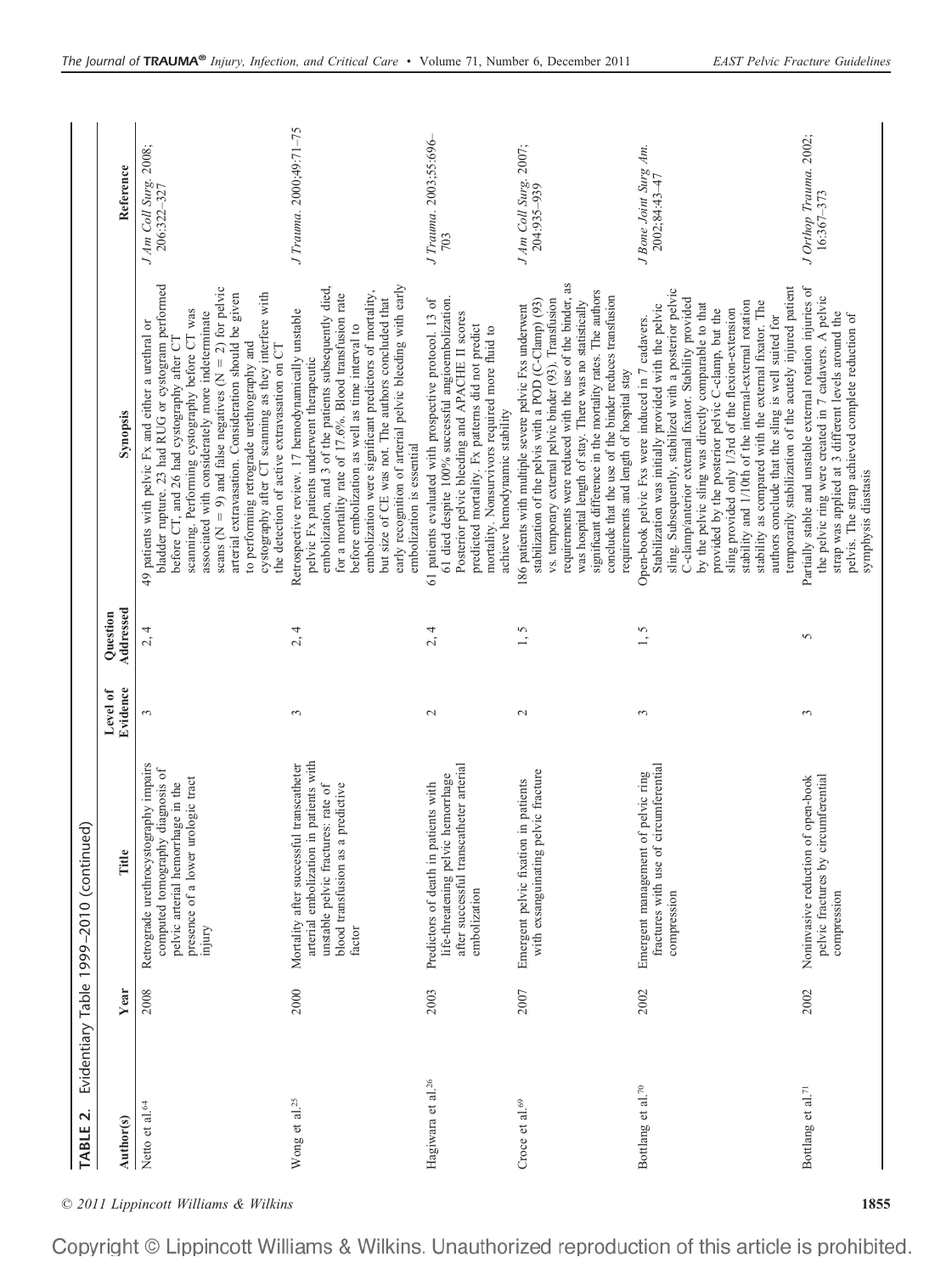| $\overline{\mathbf{N}}$<br><b>TABLE</b> |      | Evidentiary Table 1999-2010 (continued)                                                                                                        |                      |                       |                                                                                                                                                                                                                                                                                                                                                                                                                                                                                                                                                                                                                                                                    |                                              |
|-----------------------------------------|------|------------------------------------------------------------------------------------------------------------------------------------------------|----------------------|-----------------------|--------------------------------------------------------------------------------------------------------------------------------------------------------------------------------------------------------------------------------------------------------------------------------------------------------------------------------------------------------------------------------------------------------------------------------------------------------------------------------------------------------------------------------------------------------------------------------------------------------------------------------------------------------------------|----------------------------------------------|
| Author(s)                               | Year | Title                                                                                                                                          | Evidence<br>Level of | Addressed<br>Question | Synopsis                                                                                                                                                                                                                                                                                                                                                                                                                                                                                                                                                                                                                                                           | Reference                                    |
| Tiemann et al. <sup>13</sup>            | 2005 | disruption of the posterior pelvic<br>Emergency treatment of multiply<br>injured patients with unstable<br>ring by using the "C-clamp"         |                      |                       | 28 patients with an unstable posterior pelvic ring Fx had a C-clamp applied immediately after diagnosis. The<br>authors conclude that the C-clamp leads to stabilization<br>average time from trauma to C-clamp application was<br>resulted in stabilization of BP and oxygenation in<br>survivors; in the nonsurvivor group $(7 \text{ of } 28 \text{ patients})$<br>there was no stabilization of BP or oxygenation. The<br>64.7 min (10-240 min). Application of the C-clamp<br>of vital parameters within a short period of time                                                                                                                               | Eur J Trauma. 2005;3:<br>$244 - 251$         |
| Kreig et al. <sup>14</sup>              | 2005 | injuries by controlled circumferential<br>Emergent stabilization of pelvic ring<br>trial<br>compression: a clinical                            | 3                    | 1, 5                  | similar to the 10.0% $\pm$ 4.1% reduction in achieved by<br>significantly reduced the pelvic width by $9.9\% \pm 6\%$ ,<br>the PCCD did not cause significant overcompression.<br>reduce pelvic ring injuries while posing minimal risk<br>definitive stabilization. In the internal rotation group,<br>16 patients with pelvic ring Fxs had a PCCD<br>temporarily applied until definitive stabilization was<br>provided. In the external rotation group, the PCCD<br>The authors conclude that a PCCD can effectively<br>for overcompression and complications                                                                                                   | J Trauma. 2005;59:659<br>664                 |
| Ghaemmaghami et al. <sup>68</sup>       | 2007 | requirements and mortality in pelvic<br>Effects of early use of external pelvic<br>compression on transfusion<br>fractures                     | 3                    | 5                     | mortality, need for pelvic angioembolization, or 24-h<br>transfusions. The authors concluded that early use of<br>unstable pelvic Fx, pelvic Fx in a patient older than<br>55 yr, or a pelvic Fx associated with hypotension.<br>Pelvic binders were applied to 118 patients with<br>pelvic binders does not reduce hemorrhage or<br>These patients were compared with historical<br>controls. The pelvic binder had no effect on<br>mortality associated with pelvic Fxs                                                                                                                                                                                          | Am J Surg. 2007;194:720-                     |
| Stover et al. <sup>4</sup>              | 2006 | volume in an unstable pelvic fracture<br>Three-dimensional analysis of pelvic                                                                  | 3                    |                       | postfracture pelvic volumes in 10 cadavers; the pelvic<br>volume changes with increasing pubic diastasis were<br>volume was calculated using CT. The observed<br>A model was developed comparing intact and<br>smaller than previously reported                                                                                                                                                                                                                                                                                                                                                                                                                    | J Trauma. 2006;61:905-<br>908                |
| Sadri et al. <sup>11</sup>              | 2005 | C-clamp and arterial embolization in<br>hemodynamically unstable patients<br>Control of severe hemorrhage using<br>with pelvic ring disruption | $\sim$               | 1, 2                  | C pelvic ring Fxs underwent application of pelvic<br>C-clamp. 5 patients remained in shock and underwent<br>14 hemodynamically unstable patients with types B and<br>angio/embolization within 24 h. The mortality rate of<br>controlling hemorrhage, arterial embolization may be<br>the patients who underwent angioembolization was<br>14%). Although the C-clamp is effective in<br>needed to restore hemodynamic stability                                                                                                                                                                                                                                    | Arch Orthop trauma Surg.<br>2005;125:443-447 |
| Blackmore et al. <sup>85</sup>          | 2003 | hemorrhage<br>and outcome from pelvic fracture<br>Assessment of volume of                                                                      | 3                    | 4<br>2,               | bleeding diagnosed by angiography. The risk ratio for<br>pelvic arterial injury was 4.8 in subjects with >500<br>retrospectively reviewed to estimate volume. These<br>inL of pelvic Fx-related hematoma compared with<br>hemorrhage volumes derived from pelvic CT scan<br>estimates were then correlated with pelvic arterial<br>associated with high transfusion requirement (risk<br>can predict the need for pelvic arteriography and<br>ratio = 4.7) and with any adverse outcome (risk<br>ratio = 7.0). The authors conclude that pelvic<br>subjects with $<$ 500 mL. Volume $>$ 500 mL was<br>CT scans of 592 patients with pelvic Fx were<br>transfusions | Arch Surg. 2003;138:504-<br>509              |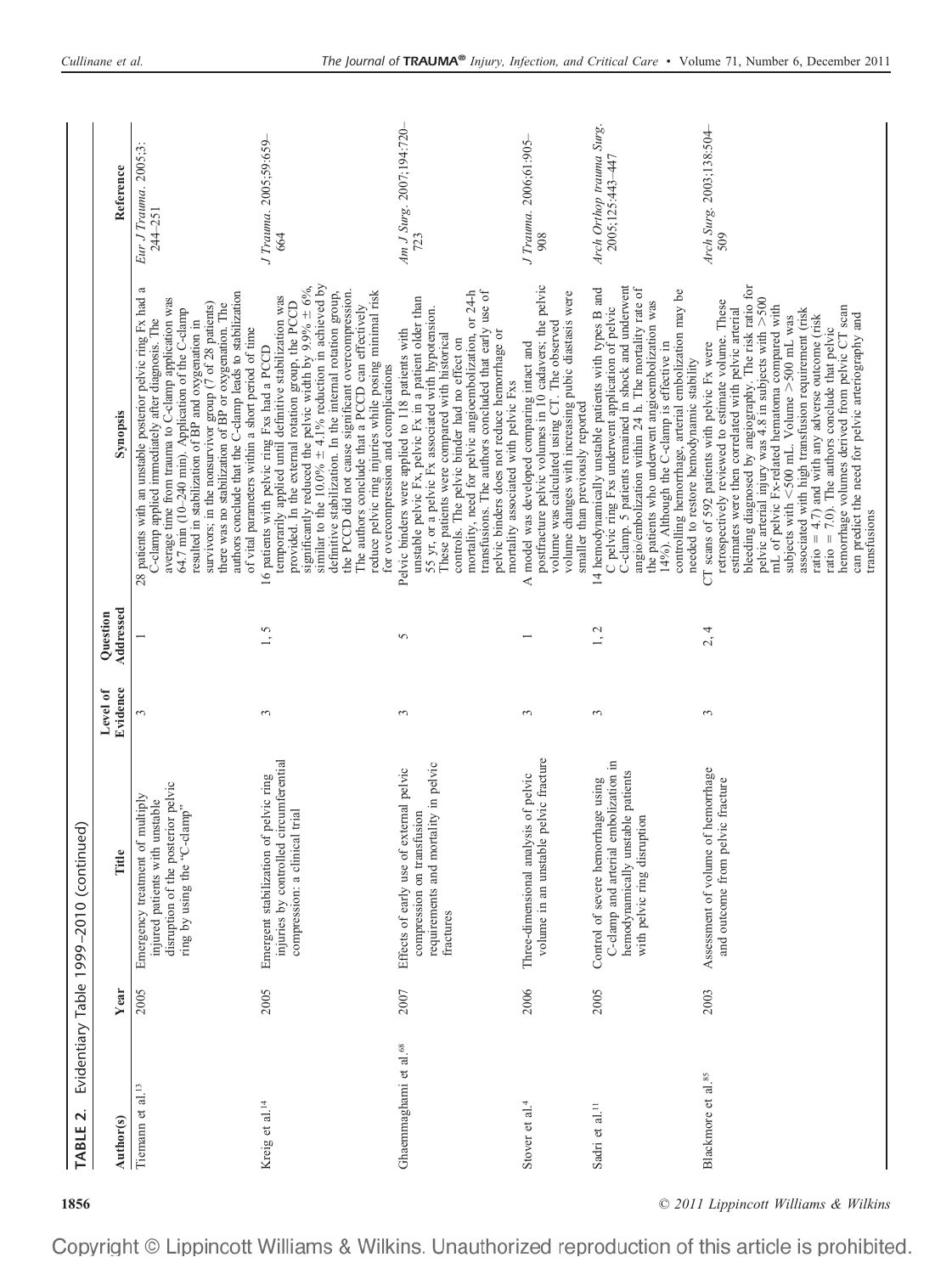| $\mathbf{N}$<br><b>TABLE</b>    |      | Evidentiary Table 1999-2010 (continued)                                                                        |                      |                       |                                                                                                                                                                                                                                                                                                                                                                                                                                                                                                                                                                                                                                                                                              |                                       |
|---------------------------------|------|----------------------------------------------------------------------------------------------------------------|----------------------|-----------------------|----------------------------------------------------------------------------------------------------------------------------------------------------------------------------------------------------------------------------------------------------------------------------------------------------------------------------------------------------------------------------------------------------------------------------------------------------------------------------------------------------------------------------------------------------------------------------------------------------------------------------------------------------------------------------------------------|---------------------------------------|
| Author(s)                       | Year | Title                                                                                                          | Evidence<br>Level of | Addressed<br>Question | Synopsis                                                                                                                                                                                                                                                                                                                                                                                                                                                                                                                                                                                                                                                                                     | Reference                             |
| Baque et al. <sup>3</sup>       | 2005 | Anatomical consequences of "open<br>book" pelvic ring disruption. a<br>cadaver experimental study              | 3                    |                       | volume that facilitates blood diffusion from the pelvic<br>pubic diastasis. In 60%, a laceration of the iliolumbar<br>increase of pelvic volume was 20.8% after 5 cm of<br>cadavers. Pelvic volume was determined after total<br>arterial laceration occurred. The authors concluded<br>cavity was 872.5 mL (580-756 mL). The average<br>vessels. The iliolumbar pedicle seems to be very<br>pelvic exenteration. The mean volume of pelvic<br>Bilateral open-book pelvic Fxs were created in 10<br>that open-book Fxs create an increase of pelvic<br>vein occurred after 5 cm of pubic diastasis. No<br>vulnerable in this type of Fx                                                      | Surg Radiol Anat. 2005;<br>27:487-490 |
| Jowett and Bowyer <sup>72</sup> | 2007 | Pressure characteristics of pelvic<br>binders                                                                  | 3                    | 5                     | pressures obtained correlated inversely with BMI. The<br>between the binder and the skin over the prominences<br>interfaces to avoid the development of pressure sores,<br>superior iliac spine, greater trochanter and sacrum. A<br>suggesting that patients with pelvic Fxs treated with<br>sensitive sensor over the skin covering the anterior<br>were all greater than the pressure recommended at<br>temporary pelvic binders are at risk of developing<br>according to the manufacturers' instructions. The<br>10 volunteers were fitted with a flexible pressure-<br>authors conclude that the pressures developed<br>pelvic binder was then applied and tightened<br>pressure sores | Injury. 2007;38:118-                  |
| Kataoka et al. <sup>86</sup>    | 2005 | Iliac vein injuries in hemodynamically<br>fractures caused by blunt trauma<br>pelvic<br>unstable patients with | 3                    | $\circ$<br>2, 3,      | from shock after angioembolization. 18 of 25 who did<br>not recover from shock died. In 11 of 25 who did not<br>significant venous extravasation in 9 (5 common iliac<br>principal cause of hemorrhagic shock in patients with<br>unstable pelvic Fxs and that venography is useful for<br>vein, 3 internal iliac vein, and 1 external iliac vein).<br>72 patients with unstable pelvic Fxs who presented in<br>transfemoral venography was performed, revealing<br>shock were reviewed. 36 of 61 patients recovered<br>The authors conclude that iliac vein injury is the<br>recover from shock after angio/embolization,<br>identifying these injuries                                     | J Trauma. 2005;58:704<br>710          |
| Stephen et al. <sup>16</sup>    | 1999 | bleeding in<br>Early detection of arterial<br>acute pelvic trauma                                              | 3                    | 2,4                   | pelvic/acetabular Fxs w/CT scan, including stable and<br>requires angiography, although some hemorrhage will<br>have stopped by the time angiography is undertaken<br>requiring embolization with superior gluteal #2. CE<br>was 80% sensitive and 98% specific for requiring<br>angiography. They conclude that CE seen on CT<br>unstable patients. 11 patients had extravasation.<br>(whether hemodynamically stable or unstable)<br>Obturator artery was #1 cause of hemorrhage<br>Retrospective review of 111 patients with                                                                                                                                                              | J Trauma. 1999;47:638-<br>642         |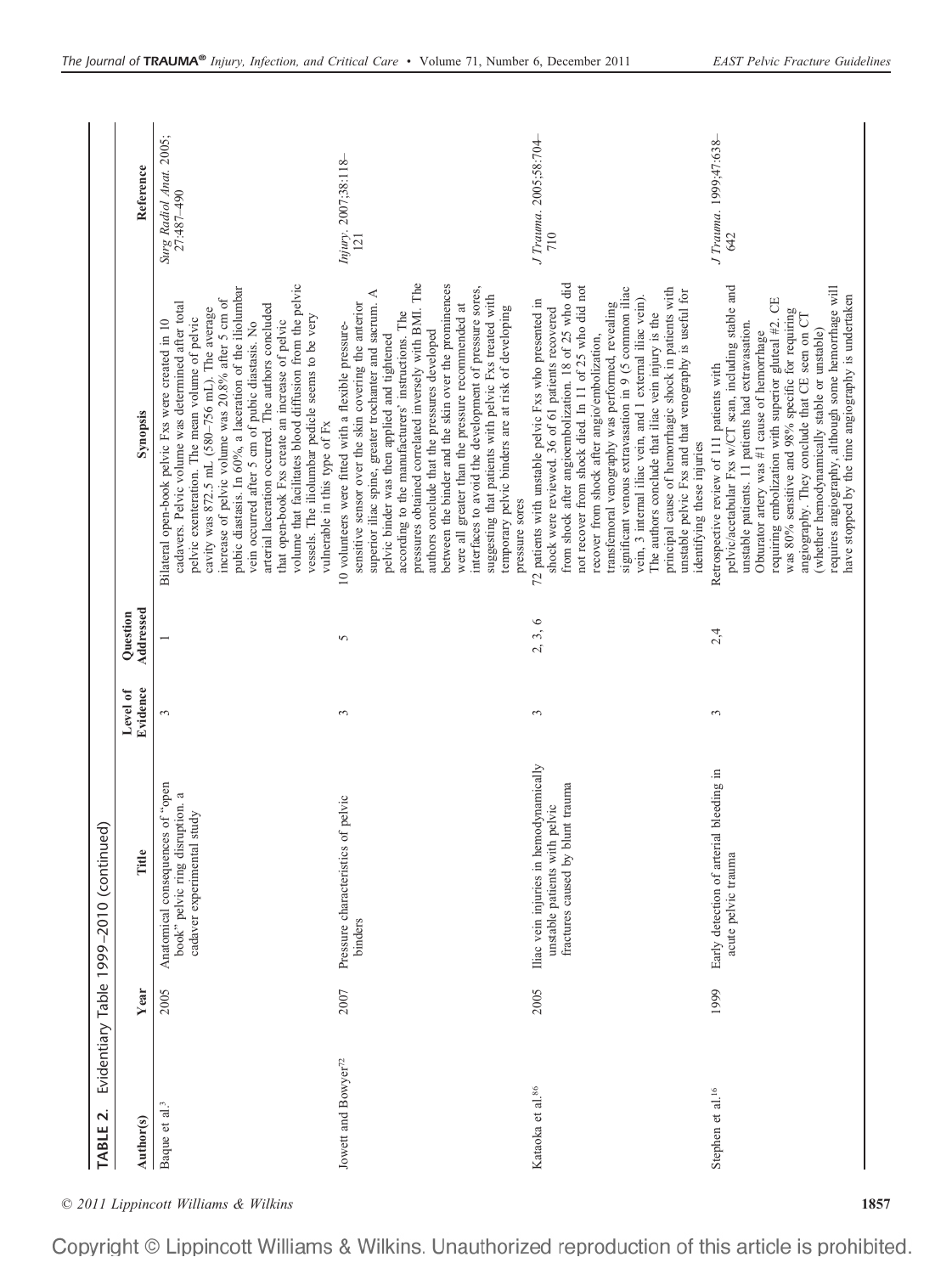|                                |      | $\overline{\phantom{0}}$<br>Evidentiary Table 1999-2010 (continued                                                         |                      |                       |                                                                                                                                                                                                                                                                                                                                                                                                                                                                                                                                                                                                                                                                                                                                                                                                    |                                         |
|--------------------------------|------|----------------------------------------------------------------------------------------------------------------------------|----------------------|-----------------------|----------------------------------------------------------------------------------------------------------------------------------------------------------------------------------------------------------------------------------------------------------------------------------------------------------------------------------------------------------------------------------------------------------------------------------------------------------------------------------------------------------------------------------------------------------------------------------------------------------------------------------------------------------------------------------------------------------------------------------------------------------------------------------------------------|-----------------------------------------|
| Author(s)                      | Year | Title                                                                                                                      | Evidence<br>Level of | Addressed<br>Question | Synopsis                                                                                                                                                                                                                                                                                                                                                                                                                                                                                                                                                                                                                                                                                                                                                                                           | Reference                               |
| Pereira et al. <sup>58</sup>   | 2000 | Dynamic helical computed tomography<br>scan accurately detects hemorrhage<br>in patients with pelvic fracture              | 3                    | 2, 4                  | eliminate need for emergent angio embolization. 290<br>for screening polytrauma patients with pelvic Fxs to<br>pelvic Fxs studied with CT, only 13 with CE. They<br>for embolization PPV 69.2%; therefore, appropriate<br>Helical CT has high NPV (99.6%) to determine need<br>recommend angio in patients who are unstable and<br>have CE                                                                                                                                                                                                                                                                                                                                                                                                                                                         | Surgery. 2000;128:678-                  |
| Ryan et al. <sup>59</sup>      | 2004 | Active extravasation of arterial contrast<br>agent on post-traumatic abdominal<br>computed tomography                      | 3                    | 4<br>$\overline{a}$   | stable patients w/extravasation on CT. Sensitivity was<br>87.5%, Specificity was 99.5%, PPV was 77.8%, and<br>Retrospective review of 28 initially hemodynamically<br>NPV was 99.8%. Mortality for CE group was 64%<br>angio in patients with pelvic Fxs and CE become<br>and 13% for those without. Authors recommend<br>unstable                                                                                                                                                                                                                                                                                                                                                                                                                                                                 | Can Assoc Radiol J. 2004;<br>55:160-169 |
| Ruchholtz et al. <sup>45</sup> | 2004 | Free abdominal fluid on ultrasound in<br>unstable pelvic ring fracture: is<br>laparotomy always necessary?                 | $\sim$               | 1, 2, 3, 4, 6         | in the no fluid group ( $n = 49$ ) were hemodynamically<br>bleeding. Hemodynamically unstable patients w/o free<br>of 31 had an abdominal source of bleeding. 6 patients<br>FAST) had 31 patients, all underwent laparotomy. 30<br>bleeding is controlled. Further imaging (CT scan) is<br>packing as needed, and ex fixation after abdominal<br>patients w/o free fluid who continue to be unstable<br>Retrospective review of 80 patients with type B or C<br>hemodynamically unstable patients with a positive<br>pelvic ring Fxs. Fluid group (free fluid on initial<br>unstable, and none had an abdominal sources of<br>needed in hemodynamically stable patients and<br>FAST require laparotomy first, retroperitoneal<br>fluid require early Ex fix stabilization and<br>after ex fixation | J Trauma. 2004;57:278-<br>285           |
| Niwa et al. <sup>24</sup>      | 2000 | The value of plain radiographs in the<br>fractures treated with embolisation<br>prediction of outcome in pelvic<br>therapy | 3                    | 2, 4                  | Foley deviation to see if hemorrhagic source could be<br>embolization and does not to help identify those who<br>predicted. The authors concluded that in this patient<br>films were reviewed retrospectively for location of<br>bony injury (L or R ischiopubic or sacroiliac) and<br>embolization for pelvic hemorrhage. Plain pelvic<br>specificity in identifying location of hemorrhage.<br>group, plain X-ray has 81% sensitivity and 91%<br>Selection bias of reviewing only those requiring<br>Review of 40 patients requiring angiographic<br>may require embolization                                                                                                                                                                                                                    | Br J Radiol. 2000;73:945-<br>950        |
| Tayal et al. <sup>46</sup>     | 2006 | Accuracy of trauma ultrasound in<br>major pelvic injury                                                                    | $\sim$               | 2,3,4                 | patients to determine whether fluid is blood or urine<br>and specificity 86.9%. PPV 72.4%, NPV 91.4%. Of<br>Propose peritoneal tap in hemodynamically unstable<br>Sensitivity of FAST in patients with pelvic fx 80.8%<br>21 true positive FAST, free fluid was urine in 4.<br>from bladder injury                                                                                                                                                                                                                                                                                                                                                                                                                                                                                                 | J Trauma. 2006;61:1453-<br>1457         |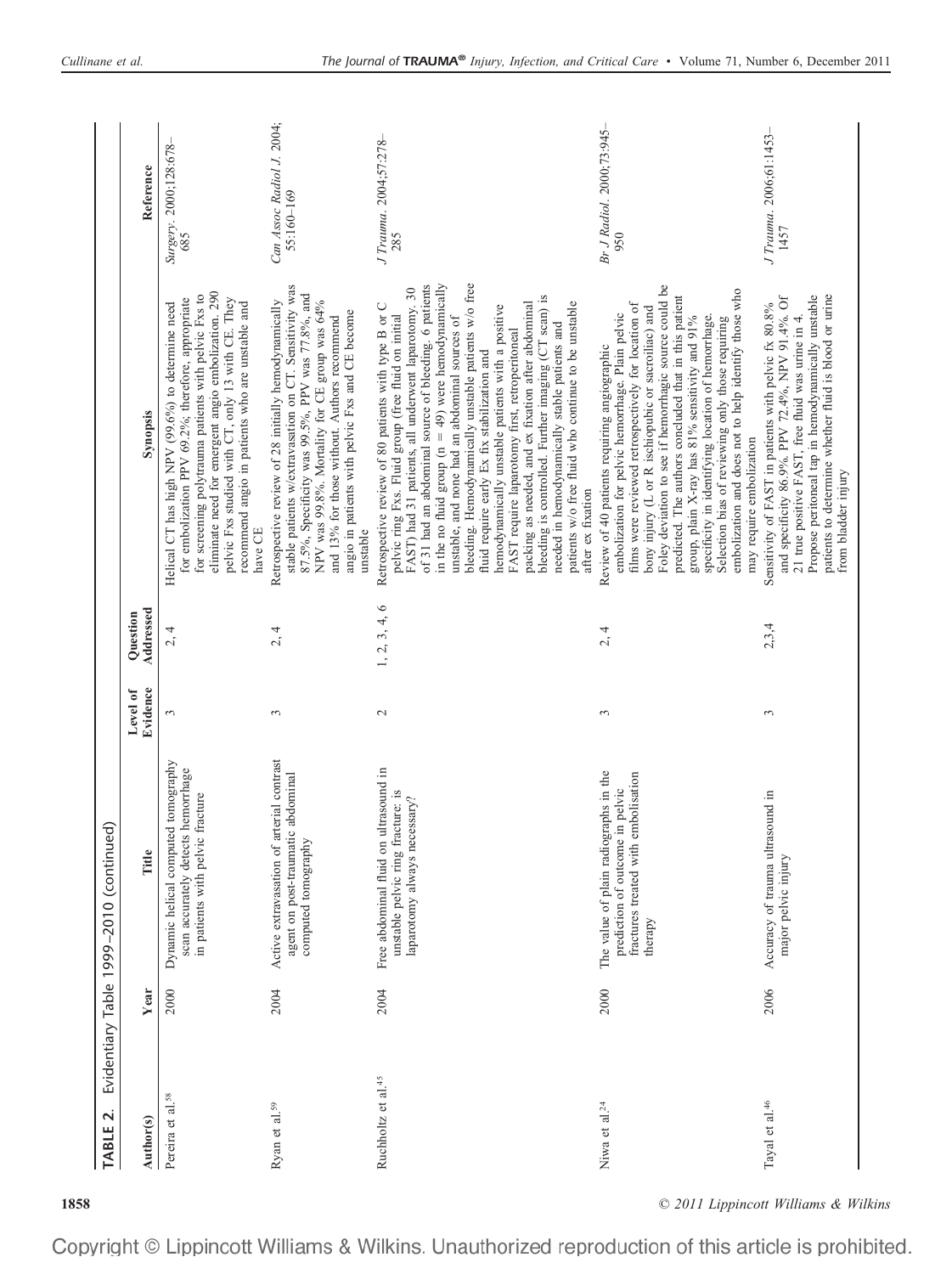| $\mathbf{v}$<br><b>TABLE</b>   |      | ਰਿ<br>Evidentiary Table 1999-2010 (continue                                                                                                                                                                     |                      |                       |                                                                                                                                                                                                                                                                                                                                                                                                                                                                                                                                                                                                                                                                                                                                                                                                   |                                             |
|--------------------------------|------|-----------------------------------------------------------------------------------------------------------------------------------------------------------------------------------------------------------------|----------------------|-----------------------|---------------------------------------------------------------------------------------------------------------------------------------------------------------------------------------------------------------------------------------------------------------------------------------------------------------------------------------------------------------------------------------------------------------------------------------------------------------------------------------------------------------------------------------------------------------------------------------------------------------------------------------------------------------------------------------------------------------------------------------------------------------------------------------------------|---------------------------------------------|
| Author(s)                      | Year | Title                                                                                                                                                                                                           | Evidence<br>Level of | Addressed<br>Question | Synopsis                                                                                                                                                                                                                                                                                                                                                                                                                                                                                                                                                                                                                                                                                                                                                                                          | Reference                                   |
| Friese et al. <sup>47</sup>    | 2007 | an unreliable<br>hemoperitoneum in patients with<br>modality for the detection of<br>Abdominal ultrasound is<br>pelvic fracture                                                                                 | 3                    | 2, 3, 4               | CT or laparotomy. In detecting free fluid in peritoneal cavity, FAST had sensitivity of $26\%$ , specificity $96\%$ ,<br>patients, DPL in unstable patients. Authors conclude<br>UFP) studied w/FAST where results confirmed with<br>hemorrhage (age $>55$ , SBP <90 mm Hg in ED, or<br>PPV 85%, NPV 63%. With a negative FAST, a<br>second test needs to be done: CT scan in stable<br>96 patients with pelvic Fx and increased risk for<br>FAST does not help determine laparotomy                                                                                                                                                                                                                                                                                                              | J Trauma. 2007;63:97-<br>102                |
| Ballard et al. <sup>48</sup>   | 1999 | of false-negative FAST examinations<br>An algorithm to reduce the incidence<br>injury. Focused assessment for the<br>for occult<br>sonographic examination of the<br>in patients at high risk<br>trauma patient | $\sim$               | 3, 4                  | false negatives. The authors conclude that any patient<br>w/sensitivity of 24% and specificity of 100% and 13<br>with pelvic trauma and FAST requires a CT scan to<br>patients w/pelvic Fxs, FAST, and subsequent CT or<br>laparotomy. There were 70 pelvic trauma patients<br>evaluate for further injury due to the high false-<br>Prospective, nonrandomized study of blunt trauma<br>negative rate                                                                                                                                                                                                                                                                                                                                                                                            | <i>J Am Coll Surg.</i> 1999;<br>189:145–150 |
| Hamill et al. <sup>51</sup>    | 1999 | Pelvic fracture pattern predicts pelvic<br>arterial haemorrhage                                                                                                                                                 | 3                    | 3, 4                  | Review of 76 patients with pelvic Fxs who required >6<br>Mechanism) was shown to correlate with increased<br>units PRBC in 1st 24 h: (MLD as defined by Fx<br>specificity 44%. Unable to use pelvic fx class to<br>classes APC II or III, LC III, VS, or Combined<br>need for embolization, but sensitivity 63% and<br>identify patients who require embolization                                                                                                                                                                                                                                                                                                                                                                                                                                 | Aust N Z J Surg. 2000;70:<br>$338 - 343$    |
| Blackmore et al. <sup>55</sup> | 2006 | Predicting major hemorrhage in<br>patients with pelvic fracture                                                                                                                                                 | $\mathcal{L}$        | 4<br>2, 3,            | pelvic hemorrhage: pulse >130, hematocrit of 30% or<br>hemorrhage ranging from less than $2\%$ (4 of 247) for 0 predictors to over 60% (39 of 59) for 3 or more<br>hematoma on CT (>600 mL), or (3) high transfusion<br>extravasation on angiography, (2) high volume pelvic<br>(defined as any of 3 criteria were present: (1) arterial<br>(20%). Four factors remained as predictors of major<br>less, displaced (1 cm) obturator ring Fx, or diastasis<br>627 patients with pelvic fx. Major pelvic hemorrhage<br>of the pubic symphysis of 1 cm or more. The final<br>hemorrhage) was identified in 128 of 627 subjects<br>patients into groups with probabilities of major<br>predictive model was able to stratify pelvic Fx<br>requirement in the absence of other source of<br>predictors | J Trauma. 2006;61:346-<br>352               |
| Eastridge et al. <sup>50</sup> | 2002 | guiding therapeutic decision-making<br>in patients with hemorrhagic shock<br>The importance of fracture pattern in<br>and pelvic ring disruptions                                                               | 3                    | 2, 3, 4               | Defined unstable pelvic Fxs as APC 2/3, LC 2/3, and<br>Retrospective of 193 patients w/hypotension and pelvic<br>abdominal source of hemorrhage while 28% of UFP<br>subdivided by SFP or UFP and can be predictive of<br>persistent hypotension in pelvic Fx patients can be<br>Fxs. Defined stable pelvic Fxs as LC and APC 1.<br>outcome. Recommend laparotomy in hypotensive<br>before laparotomy in hypotensive patients w/UFP<br>patients w/SFP and strong consideration of angio<br>had an abdominal source. Authors conclude that<br>VS 85% of SFP w/persistent hypotension had                                                                                                                                                                                                            | J Trauma 2002;53:446-<br>450                |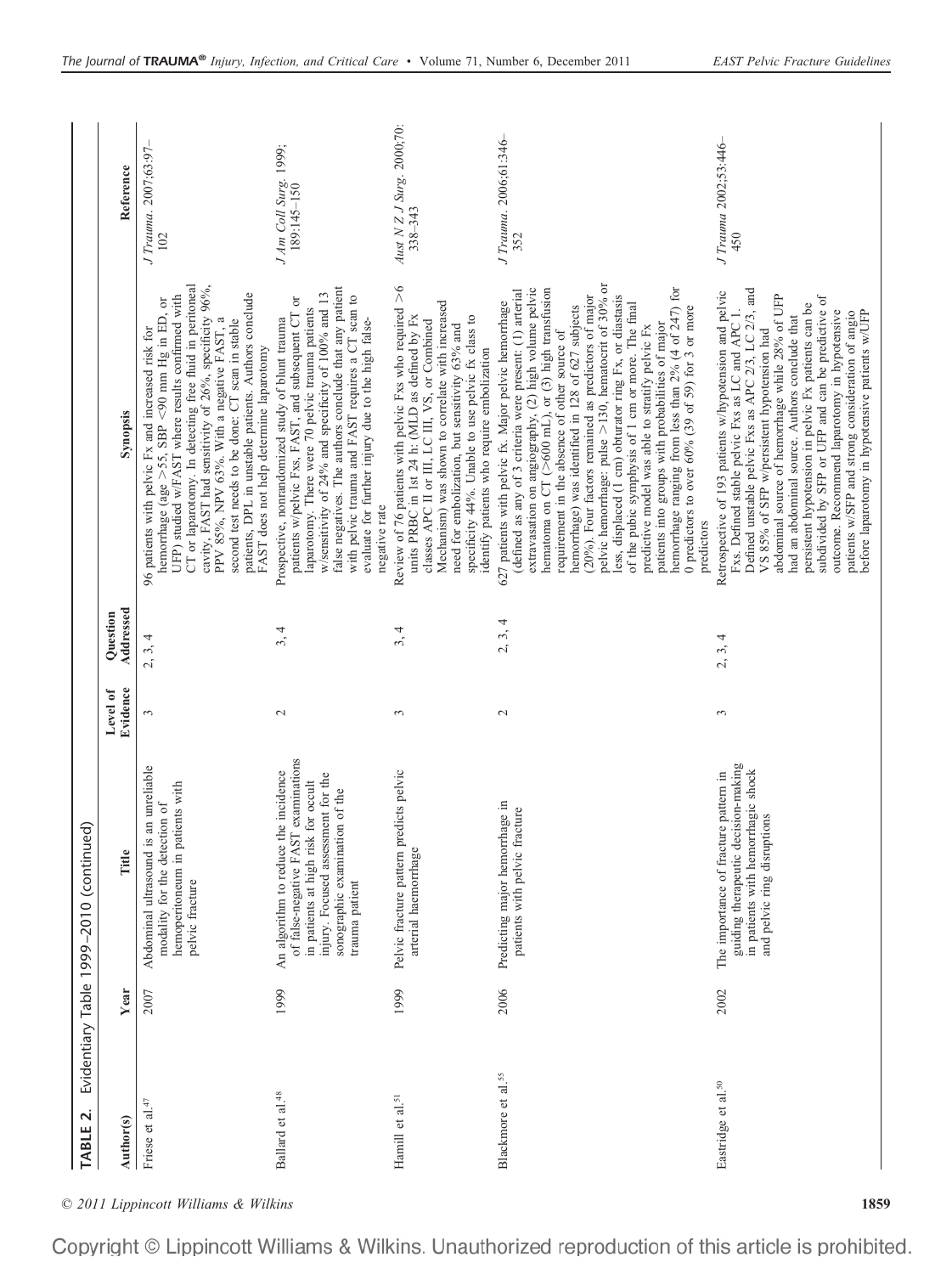| $\mathbf{N}$<br>TABLE          |      | Evidentiary Table 1999-2010 (continued)                                                                                                           |                      |                       |                                                                                                                                                                                                                                                                                                                                                                                                                                                                                                                                      |                                        |
|--------------------------------|------|---------------------------------------------------------------------------------------------------------------------------------------------------|----------------------|-----------------------|--------------------------------------------------------------------------------------------------------------------------------------------------------------------------------------------------------------------------------------------------------------------------------------------------------------------------------------------------------------------------------------------------------------------------------------------------------------------------------------------------------------------------------------|----------------------------------------|
| Author(s)                      | Year | Title                                                                                                                                             | Evidence<br>Level of | Addressed<br>Question | Synopsis                                                                                                                                                                                                                                                                                                                                                                                                                                                                                                                             | Reference                              |
| Sarin et al. <sup>56</sup>     | 2005 | Pelvic fracture pattern does not always<br>predict the need for urgent<br>embolization                                                            |                      | 2, 4                  | reports, pelvic Fx pattern cannot be used to determine<br>Retrospective review of 283 patients w/hypotension and<br>MLD, i.e., APC II/III, LC III, and VS Mortality, ISS,<br>and PRBCs were greater in the MLD group. Did not<br>whether hypotension is from pelvic hemorrhage or<br>angiography. Authors conclude that despite other<br>find correlation to MLD and the need for<br>another source                                                                                                                                  | J Trauma. 2005:58:973-<br>977          |
| Magnussen et al. <sup>53</sup> | 2007 | Predicting blood loss in isolated pelvic<br>and acetabular high-energy trauma                                                                     | $\epsilon$           | 1, 2                  | 289 Isolated pelvic Fxs reviewed for PRBC transfused<br>with pelvic or acetabular alone. PRBC requirements<br>while only 8.5% of those w/o MLD required PRBC<br>equal between pelvic and acetabular group. Within<br>pelvic group, 44% of those with MLD (fx patterns<br>Patients with both required more PRBC than those<br>LCIII, APC II-III, VS, combined) required PRBC<br>in first 24 h. Patients divided into pelvic fx only<br>$(111)$ , acetabular fx only $(143)$ , and both $(35)$ .                                       | J Orthop Trauma. 2007;<br>21:603-607   |
| Lunsjo et al. <sup>54</sup>    | 2007 | instability predict mortality in pelvic<br>fractures: a prospective study of 100<br>Associated injuries and not fracture<br>patients              | $\sim$               | 4<br>1, 2,            | Pelvic Fx classified as O (no instability), R (rotational<br>100 consecutive patients with pelvic Fx, mortality (9%).<br>instability), or RV (rotational and vertical instability).<br>transfused, logistic regression showed only ISS to be<br>not predict active hemorrhage requiring angiography<br>patterns do not predict mortality and therefore does<br>an independent predictor of mortality. Pelvic Fx<br>Of ISS, RTS, pelvic fx classification, PRBC                                                                       | J Trauma. 2007;62:687-<br>691          |
| Smith et al. <sup>57</sup>     | 2007 | hemodynamically unstable pelvis<br>Early predictors of mortality in<br>fractures                                                                  | $\sim$               | 2, 4                  | Retrospective review of prospective trauma database.<br>factors related to mortality. Fx pattern (Young and<br>187 HD unstable patients w/pelvic Fxs. Analyzed<br>predictive of mortality. Age, ISS, and PRBC<br>Burgess) and need for angiography were not<br>Transfusion were predictors of mortality                                                                                                                                                                                                                              | J Orthop Trauma. 2007;<br>$21:31 - 37$ |
| Starr et al. <sup>21</sup>     | 2002 | Pelvic ring disruptions: prediction of<br>requirement, pelvic arteriography,<br>associated injuries, transfusions<br>complications, and mortality | 2                    | 4<br>3,               | Older age and RTS were significantly associated w/<br>angio was found. Patients that underwent angio had<br>Retrospective review of 325 patients w/closed pelvic<br>Fxs. Shock and RTS were significantly associated<br>need for angiography. LC 2/3 had higher rate of<br>angiography, but no other Fx pattern to need for<br>demonstrate a statistical relationship between Fx<br>higher mortality and PRBC TX need. Unable to<br>w/mortality, PRBC Transfusion, ISS, and AISS.<br>pattern and need for arteriography or mortality | J Orthop Trauma 2002;<br>16:553-561    |
| Balogh et al. <sup>83</sup>    | 2005 | related hemodynamic instability: do<br>Institutional practice guidelines on<br>management of pelvic fracture-<br>they make a difference?          | $\sim$               | 4<br>1, 2, 3,         | (AC) using FAST $\pm$ DPT; (2) Pelvic binding w/sheet,<br>post PG: AC 67%/100%; PB 0%/86%; PA 30%/93%;<br>OF 52%/86%. Mortality 6 of 17 pre-PG (35%) and 1<br>C-clamp (PB); (3) Pelvic angio within 90 min, and;<br>4) OF within 24 h; patients meeting guidelines pre/<br>PG established including (1) abdominal "clearance"<br>of 14 post-PG (7%). Multidisciplinary guidelines<br>seem to improve outcome                                                                                                                         | J Trauma. 2005;58:778<br>782           |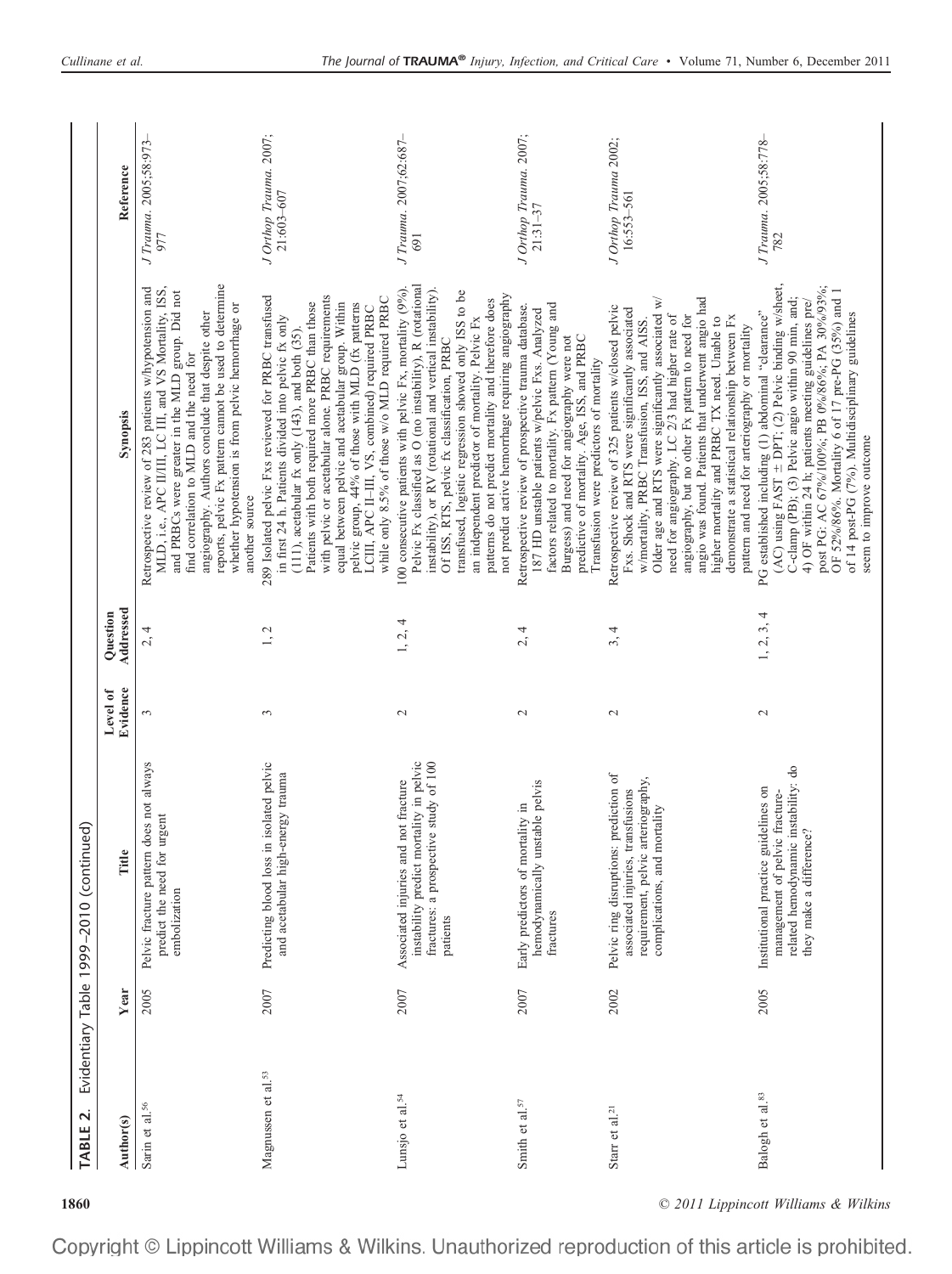|                            |      | TABLE 2. Evidentiary Table 1999-2010 (continued)                                                                         |                      |                       |                                                                                                                                                                                                                                                                                                                                                                                                                                                                                                                                                                                                                                                                                                                                                                                                                                                                                                                                                                                                                                                                                    |                                |
|----------------------------|------|--------------------------------------------------------------------------------------------------------------------------|----------------------|-----------------------|------------------------------------------------------------------------------------------------------------------------------------------------------------------------------------------------------------------------------------------------------------------------------------------------------------------------------------------------------------------------------------------------------------------------------------------------------------------------------------------------------------------------------------------------------------------------------------------------------------------------------------------------------------------------------------------------------------------------------------------------------------------------------------------------------------------------------------------------------------------------------------------------------------------------------------------------------------------------------------------------------------------------------------------------------------------------------------|--------------------------------|
| <b>Author(s)</b>           | Year | Title                                                                                                                    | Evidence<br>Level of | Addressed<br>Question | Synopsis                                                                                                                                                                                                                                                                                                                                                                                                                                                                                                                                                                                                                                                                                                                                                                                                                                                                                                                                                                                                                                                                           | Reference                      |
| Biffl et al. <sup>82</sup> | 2001 | Evolution of a multidisciplinary clinical<br>pathway for the management of<br>unstable patients with pelvic<br>fractures |                      | 1, 2, 3, 5            | significant differences between the 2 groups in terms<br>of the overall complication rate or the occurrence of<br>Lower rate of hypotension, increased use of PB, and<br>vs. 73 "late group" which was defined as before and<br>after the time when 2 ortho trauma staff were in the<br>trauma bay for decision making upon patient arrival<br>fresh-frozen plasma units transfused. There were no<br>Retrospective review of 143 patients in "early group"<br>improved mortality (31% vs. 15%). There were no<br>acute respiratory distress syndrome, multiple organ<br>differences in the number of packed red cells or<br>failure, or pneumonia                                                                                                                                                                                                                                                                                                                                                                                                                                 | Ann Surg. 2001;233:843-<br>850 |
|                            |      | Questions: (1) Which patients warrant early external mechanical                                                          |                      |                       | ISS, injury severity score; RTS, revised trauna score; CE, contrast extravasation; PRBC, packed red blood cells; OTA, Orthopedic Trauma Association; APC, anteroposterior compression; LC, lateral compression; DIC,<br>disseminated intravascular coagulopathy, MRI, magnetic resonance imaging; I&D, incision and drainage; APACHE, acute physiology and chronic health evaluation; BP, blood pressure; PCCD, pelvic circumferential compression<br>device; BMI, body mass index; Fx, fracture; CT, computed tomography; PPV, positive predictive value; NPV, negative predictive value; SBP, systolic blood pressure; ED, emergency department; VS, vertical shear; MLD, major<br>stabilization? (2) Which patients require emergent angiography? (3) What is the best test to exclude extra-pelvic bleeding? (4) Are there radiographic findings<br>ligamentous disruption; SFP, stable fracture pattern; UFP, unstable fracture pattern; AISS, abbreviated injury severity score; PB, pelvic binding; PG, practice guideline; OF, operative pelvic fixation; TX, transfusion. |                                |

and (6) Which patients warrant pre-peritoneal packing'

which predict hemorrhage? (5) What is the role of non-invasive temporary external fixation devices? and (6) Which patients warrant pre-peritoneal packing?

predict hemorrhage? (5) What is the role of non-invasive temporary

which j

external fixation devices?

|        | <b>TABLE 3. Tile Classification</b>                                       |
|--------|---------------------------------------------------------------------------|
| Type A | Stable pelvic ring injury                                                 |
| Type B | Partially stable pelvic ring injury                                       |
|        | B1: Open book injury (anteroposterior compression,<br>external rotation)  |
|        | B2: Lateral compression (internal rotation)                               |
|        | B3: Bilateral injuries                                                    |
| Type C | Completely unstable (allows all degrees of translational<br>displacement) |

puted tomography (CT) scanning with mathematical modeling, Stover et al.4 demonstrated an increase in pelvic volume of 35% to 40% with a large 10-cm pubic diastasis, again in a cadaver model.

Pelvic stabilization has been practiced for a number of years in an attempt to control pelvic bleeding by decreasing the pelvis volume, leading to earlier tamponade. Methods that close the pelvic ring are thought to tamponade bleeding by diminishing the pelvic volume, hastening clotting of the pelvic hematoma.5 Initially, the pneumatic antishock garments (PASG) was used to stabilize the pelvis and decrease the pelvic volume. In retrospective studies, Flint et al. and others have demonstrated less blood loss when the PASG was applied.6–8 Other studies have questioned the ability of PASG to limit hemorrhage from pelvic fracture.<sup>9,10</sup> PASG have largely fallen out of favor due to concerns about abdominal compartment syndrome and fluid and electrolyte complications and because they are bulky, difficult to apply, and interfere with physical examination.

External pelvic fixation (EPF) and the pelvic C-clamp have been used more recently in an attempt to reduce pelvic volume and control hemorrhage associated with pelvic fracture. In a study of 14 hemodynamically unstable patients with pelvic fractures, Sadri et al.11 found that blood loss was not statistically different before/after placement of the pelvic C-clamp. Angiography was required in many of these patients to control hemorrhage. Application of the pelvic C-Clamp is generally done quickly  $(5 \text{ minutes})^{12}$ although others have reported that it can take longer, averaging 64 minutes to apply (range,  $10-240$  minutes).<sup>13</sup> When EPF is compared with a temporary pelvic binder (TPB) in patients with sacroiliac fractures, EPF was found to have higher blood transfusion needs at 24 hours and 48 hours compared with the TPB. The reduced blood loss has been attributed to the ease and rapidity of TPB application compared with EPF.14

Placement of a C-Clamp or EPF decreases the pelvic volume by 10% to 20% and reduces pelvic fractures.3,14,15 Whether this leads to less blood loss and better outcomes has yet to be shown in the literature. The standard use of external fixation in the initial treatment algorithms of patients with unstable pelvic injuries is common and remains a useful tool in the initial management of these patients.13,16 However, because of their ease of use and fast application, TPBs have largely replaced the pelvic C-Clamp and EPF for early mechanical stability in pelvic fracture.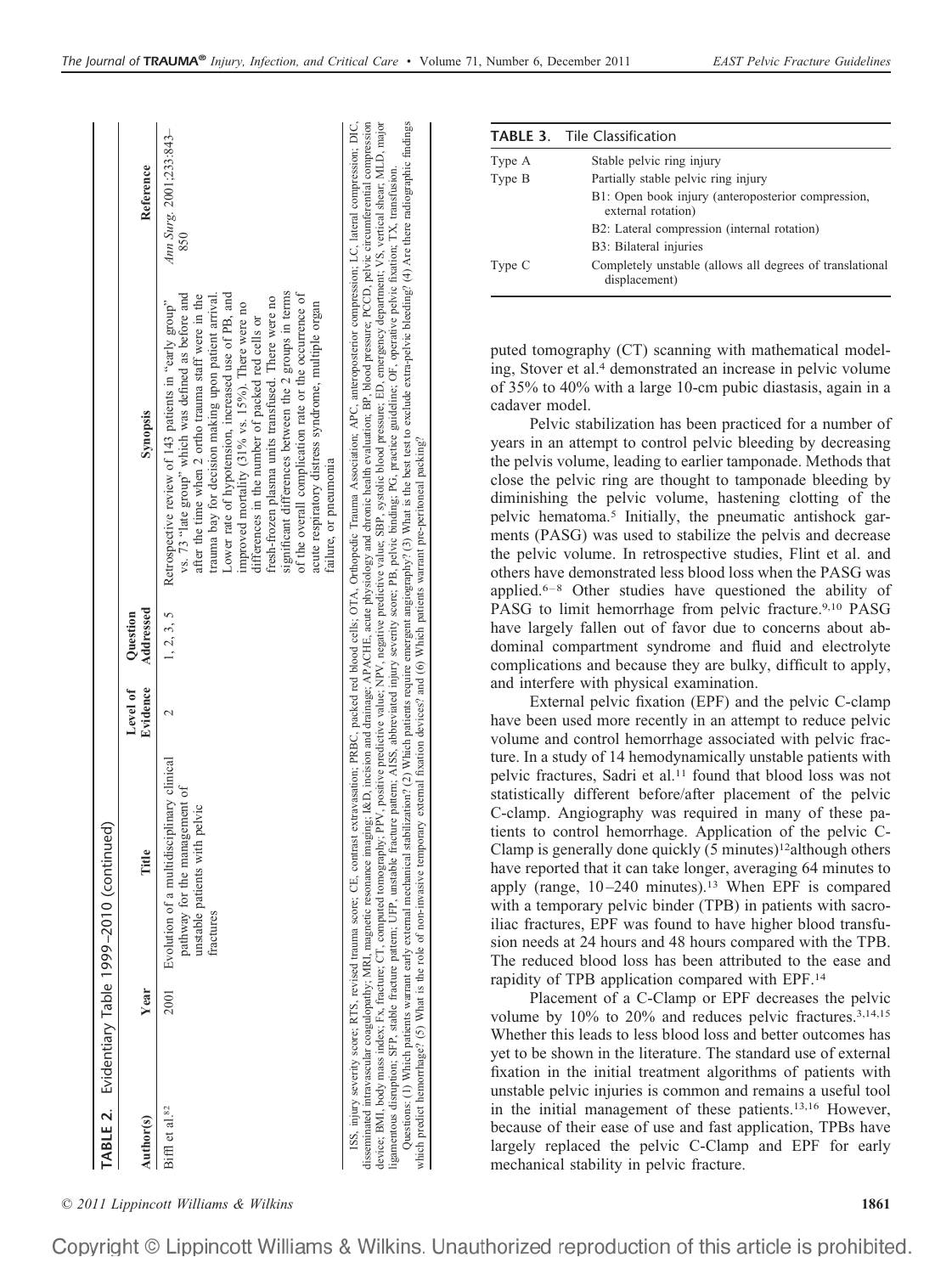# **Which Patients Require Emergent Angiography?**

- 1. Patients with pelvic fractures and hemodynamic instability or signs of ongoing bleeding after nonpelvic sources of blood loss have been ruled out should be considered for pelvic angiography/embolization. **Level I recommendation**
- 2. Patients with evidence of arterial intravenous contrast extravasation (ICE) in the pelvis by CT may require pelvic angiography and embolization regardless of hemodynamic status. **Level I recommendation**
- 3. Patients with pelvic fractures who have undergone pelvic angiography with or without embolization, who have signs of ongoing bleeding after nonpelvic sources of blood loss have been ruled out, should be considered for repeat pelvic angiography and possible embolization. **Level II recommendation**
- 4. Patients older than 60 years with major pelvic fracture (open book, butterfly segment, or vertical shear) should be considered for pelvic angiography without regard for hemodynamic status. **Level II recommendation**
- 5. Although fracture pattern or type does not predict arterial injury or need for angiography, anterior fractures are more highly associated with anterior vascular injuries, whereas posterior fractures are more highly associated with posterior vascular injuries. **Level III recommendation**
- 6. Pelvic angiography with bilateral embolization seems to be safe with few major complications. Gluteal muscle ischemia/necrosis has been reported in patients with hemodynamic instability and prolonged immobilization or primary trauma to the gluteal region as the possible cause, rather than a direct complication of angioembolization. **Level III recommendation**
- 7. Sexual function in males does not seem to be impaired after bilateral internal iliac arterial embolization. **Level III recommendation**

# **Scientific Foundation: Emergent Angiography**

Pelvic angiography is useful control of arterial hemorrhage associated with pelvic fractures. In many pelvic fractures, much of the bleeding is venous in nature, generally from bone fracture edges or the iliolumbar vein. Angiography with embolization only controls arterial hemorrhage and therefore is beneficial in only a minority of patients. Indeed, it seems that pelvic angiography is indicated in only 3% to 10% of patients with pelvic fracture.17–23 Hemodynamic instability associated with pelvic fractures without another significant source of bleeding is an indication for pelvic angiography.18 –20,24,25 In a retrospective study of 325 patients at a Level I trauma center, Starr et al. found that Revised Trauma Score alone was predictive of the need for angiography. Age, shock on admission, and fracture pattern did not predict need for angiography.21

There are several predictors to help determine which patients will need angiography. The presence of ICE seen on CT scan has a sensitivity of 60% to 84% and specificity of 85% to 98% for the need for pelvic embolization.18 ICE is a strong predictor of need for angioembolization. Fracture pattern alone has not been predictive of who will or will not require angiography.<sup>21,24,26</sup> The combination of age  $>60$  and major pelvic fracture is highly associated with need for angiography with embolization (odds ratio, 15) regardless of the patient's hemodynamic status. Indeed, 62% of patients older than 60 years requiring angiographic embolization had normal vital signs on hospital admission.27 Although hemorrhage from major pelvic fractures is common, several retrospective studies contain patients with arterial bleeding from isolated sacral or acetabular fractures.17 Although fracture type does not predict need for angiography, in general, anterior fractures are associated with anterior vascular injuries, whereas posterior fractures are associated with posterior vascular injuries.28

Pelvic angiography with embolization seems to be 85% to 97% effective in controlling bleeding. Some patients will continue to bleed and require repeat embolization to control hemorrhage.<sup>22,23,29,30</sup> 4.6% to 24.3% of patients with either no bleeding seen on the initial angiogram or initially successful pelvic embolization will require repeat pelvic angiography with repeat embolization. Independent risk factors for recurrent pelvic bleeding include transfusing greater than two units packed red blood cells per hour before angiography, finding more than two injured vessels requiring embolization,<sup>22</sup> repeated hypotension after initial angiography, absence of intra-abdominal injury, and persistent base deficit.30 The standard embolization technique for an unstable patient bleeding from an internal iliac artery source is to nonselectively embolize both internal iliac arteries. In more stable patients, some operators may attempt more selective embolization. However, a study by Fang et al.<sup>23</sup> demonstrated that recurrent pelvic bleeding also seems to be more common after selective embolization than after nonselective treatment, suggesting this practice should be limited.

The safety of pelvic angiography/embolization seems to be well established in several series.29,31 There are occasional reports of femoral artery injury requiring repair and transient increases in serum creatinine in older patients.27 Cases of gluteal necrosis associated with embolizations seem to be related to primary trauma to the gluteal region along with protracted hypotension rather than a direct complication of embolization.17,32 In one report, six of eight pelvic fracture patients undergoing bilateral angioembolization for shock showed magnetic resonance imaging changes consistent with soft tissue infection or necrosis<sup>33</sup> without primary gluteal trauma, suggesting that gluteal muscle ischemia may be subclinical. Ramirez et al.<sup>34</sup> examined sexual dysfunction in males undergoing bilateral internal iliac embolization and found no difference compared with case-matched pelvic fracture patients not undergoing embolization.

# **What Is the Best Test to Exclude Intra-Abdominal Bleeding?**

1. Focused Assessment with Sonography for Trauma (FAST) is not sensitive enough to exclude intraperitoneal bleeding in the presence of pelvic fracture. **Level I recommendation**

**1862** *© 2011 Lippincott Williams & Wilkins*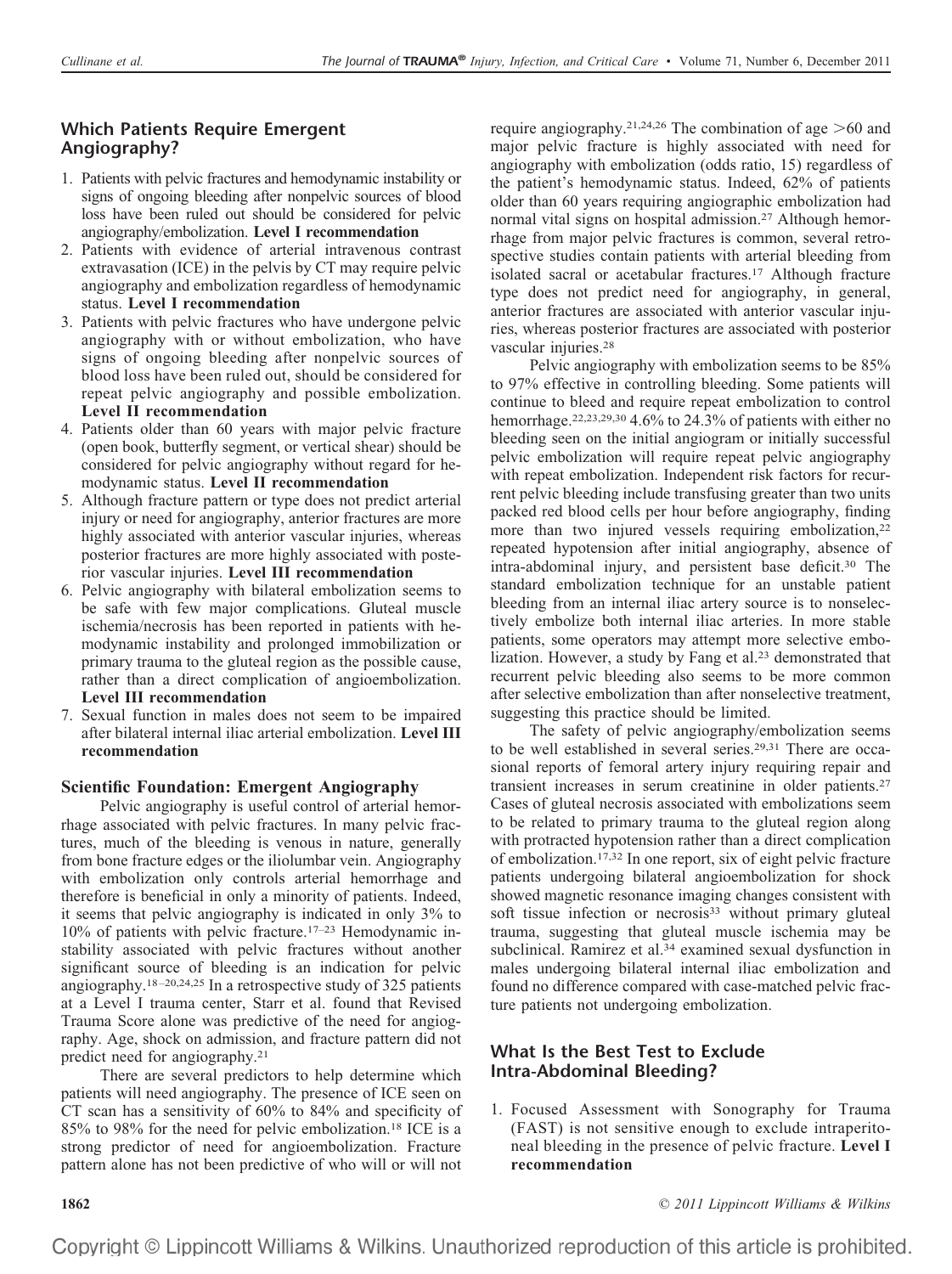- 2. FAST has adequate specificity in patients with unstable vital signs and pelvis fracture to recommend laparotomy to control hemorrhage. **Level I recommendation**
- 3. Diagnostic peritoneal tap (DP)/Diagnostic peritoneal lavage (DPL) is the best test to exclude intra-abdominal bleeding in the hemodynamically unstable patient. **Level II recommendation**
- 4. In the hemodynamically stable patient with a pelvic fracture, CT of the abdomen and pelvis with intravenous contrast is recommended to evaluate for intra-abdominal bleeding regardless of FAST results. **Level II recommendation**

# **Scientific Foundation: Tests to Exclude Intra-Abdominal Bleeding With Pelvic Fracture**

Early detection of hemoperitoneum after blunt abdominal injury allows for rapid implementation of decisionmaking algorithms and decreasing the time to abdominal exploration in patients at high risk for intraperitoneal hemorrhage. The indications for laparotomy in the patient with a pelvic fracture are the same for all trauma patients. With concomitant pelvic fracture, differentiating between pelvicbleeding and intra-abdominal hemorrhage is critical to the initial decision-making and management of the patient.

Four methods are commonly used to help exclude intra-abdominal bleeding: DPL, ultrasound (FAST), DP, and CT.1 Each test has advantages and disadvantages specific to their use in patients with pelvic fracture. DPL has been shown to have a high rate of false positives in patients with pelvic fractures.7,35,36 This is thought to be due to a high rate of red cell diapedesis across the peritoneum. DP without lavage performed in the supraumbilical region seems to offer similar sensitivity as DPL with a lower rate of false-negative examinations.7,36,37

The FAST has been an effective tool for the evaluation of patients with intra-abdominal injuries and hypotension.<sup>38-42</sup> Patients with pelvic fractures are at high risk to have other associated intra-abdominal injuries as a source of bleeding.43,44 Although the specificity of the FAST in patients who have pelvic fractures examination is reasonable as an initial screening tool (87–100%), the sensitivity of the examination in the presence of a mechanically unstable pelvic fracture (Tile B/C) is unacceptably low.<sup>45-48</sup> Ruchholz et al.<sup>45</sup> reported 75% sensitivity with concomitant pelvic fracture in a series of patients with type B/C pelvic fractures. This finding was consistent with other reports in the literature.<sup>46,48</sup> In a more recent report from a high volume trauma center, Freise et al.47 reported a very low sensitivity of 26% in patients with pelvic fracture.

Because of the low sensitivity and low negative predictive value of FAST when pelvic fracture is present, CT of the abdomen and pelvis with intravenous contrast is recommended in patients with pelvic fracture and a negative FAST examination who are hemodynamically stable. A negative FAST examination in a patient with pelvic fracture does not aid in determining whether a laparotomy or angiography is warranted.<sup>46-48</sup> Hemodynamically unstable patients with pelvic fracture and a positive FAST should undergo emergent laparotomy, whereas hemodynamically normal patients with

pelvic fracture and a positive FAST should receive an abdominal/pelvic CT scan.

## **Are There Radiologic Findings Which Predict Hemorrhage?**

- 1. Fracture pattern on pelvic X-ray does not single-handedly predict mortality, hemorrhage, or the need for angiography. **Level II recommendation**
- 2. Presence/location of hematoma does not predict or exclude the need for angiography and possible embolization. **Level II recommendation**
- 3. CT of the pelvis is an excellent screening tool to exclude pelvic hemorrhage. **Level II recommendation**
- 4. Absence of contrast extravasation on CT does not always exclude active hemorrhage. **Level II recommendation**
- 5. Pelvic hematoma  $>500$  cm<sup>3</sup> in size has an increased incidence of arterial injury and need for angiography. **Level II recommendation**
- 6. Isolated acetabular fractures are as likely to require angiography as pelvic rim fractures. **Level III recommendation**
- 7. If a retrograde urethrocystogram is required, it should be performed after CT with intravenous contrast. **Level III recommendation**

### **Scientific Foundation: Radiographic Predictors of Hemorrhage**

Two radiographic modalities have the potential to provide clinically useful information during the evaluation of traumatic pelvic fractures in the acute setting: pelvic X-ray and CT scan. Several recent studies attempt to correlate radiographic findings to clinical outcomes and specifically the need for angiography.

The Young-Burgess classification system<sup>49</sup> (Table 4) divides pelvic fractures by vector; anteroposterior, lateral compression, vertical shear, and combined mechanical. Each type of fracture is also graded by severity (I, II, and III). Correlating the fracture pattern to the need for angiography has shown mixed results. Niwa et al.<sup>24</sup> was able to show an association. This study was unable to define the cause of death in 20% of their population. Posterior bleeding sources seem to correlate with anteroposterior type fractures, whereas lateral compression fractures are more likely to have an anterior (iliac) source of bleeding.28

In an effort to determine whether patients should undergo laparotomy or angiography in hemodynamically unstable patients with pelvic fractures, Eastridge et al.<sup>50</sup> found that those with higher grade or rotationally unstable pelvic fractures were more likely to have a pelvic source of bleeding. Patients with rotationally stable fractures were more likely to have an abdominal source of hemorrhage and therefore should have a laparotomy performed as the primary procedure. Two studies were able to show a relationship between major ligamentous disruption and the need for pelvic embolization.51,52 The authors concede that, although positive, the correlation was too weak to assist in clinical decision-making. When looking at pelvic fractures outside the pelvic ring, isolated acetabular fractures were shown to have the same blood transfusion requirements and presumably the need for

#### *© 2011 Lippincott Williams & Wilkins* **1863**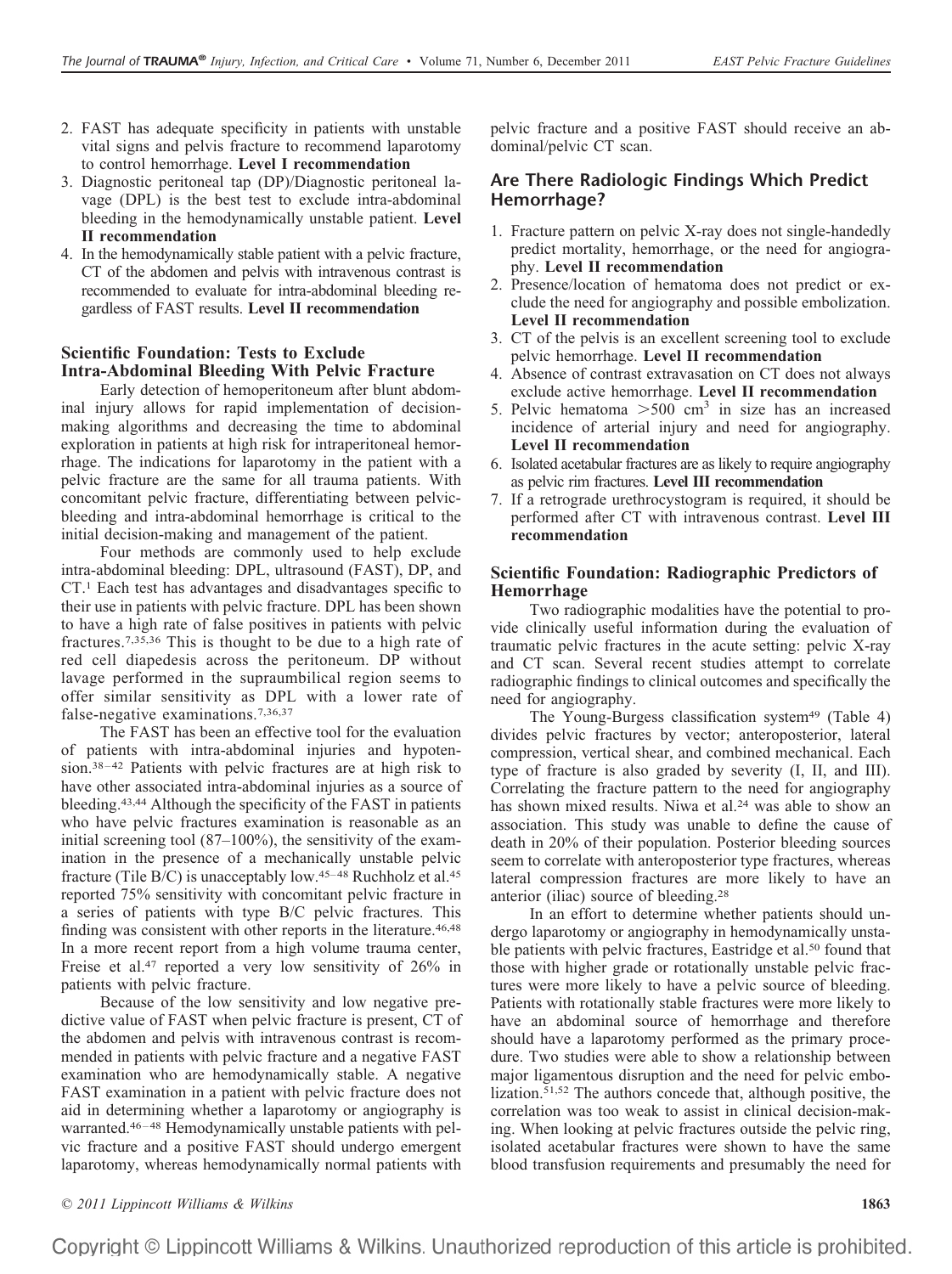| <b>Fracture Type</b>                | <b>Common Characteristic</b>                         | <b>Differentiating Characteristic</b>                                                                                          |  |
|-------------------------------------|------------------------------------------------------|--------------------------------------------------------------------------------------------------------------------------------|--|
| Lateral compression 1               | Transverse pubic rami fracture                       | Sacral Compression on side of impact                                                                                           |  |
| Lateral compression 2               | Transverse pubic rami fracture                       | Crescent (iliac wing) fracture                                                                                                 |  |
| Lateral compression 3               | Transverse pubic rami fracture                       | Contralateral open-book (anteroposterior compression) injury                                                                   |  |
| Anterior-posterior<br>compression 1 | Symphyseal diastasis $(1-2$ cm)                      | Slight widening of symphysis and/or sacroiliac (SI) joint,<br>stretched but intact anterior and posterior SI joint ligaments   |  |
| Anterior-posterior<br>compression 2 | Symphyseal diastasis or vertical pubic rami fracture | Widened SI joint, disrupted anterior SI ligaments with<br>intact posterior SI ligaments                                        |  |
| Anterior-posterior<br>compression 3 | Symphyseal diastasis or vertical pubic rami fracture | Complete hemipelvis separation but no vertical displacement,<br>anterior and posterior SI joint ligaments ruptured             |  |
| Vertical shear                      | Symphyseal diastasis or vertical pubic rami fracture | Vertical hemipelvis displacement, usually through SI joint,<br>occasionally through iliac wing or sacrum                       |  |
| Combined mechanism                  | Vertical or transverse pubic rami fractures          | Combination of patterns; lateral compression with vertical<br>shear or lateral compression with anterior-posterior compression |  |

| TABLE 4. | Young-Burgess Classification System |  |  |
|----------|-------------------------------------|--|--|
|----------|-------------------------------------|--|--|

angiography.53 Two other studies concluded that injury severity score was a better predictor of pelvic hemorrhage than fracture pattern.50,54 Blackmore et al.55 developed a multiple logistic regression model that was able to predict the probability of pelvic arterial hemorrhage.<sup>55</sup> The model included the following factors: initial hematocrit 30 or less, heart rate 130 or greater, and pelvic fracture patterns including obturator ring fracture greater than 1 cm or pubic symphysis diastasis of at least 1 cm. The presence of three or four of these risk factors was only able to predict pelvic hemorrhage in 66% of patients. The remaining studies were unable to correlate pelvic fracture pattern with need for angioembolization.21,56,57 The available literature suggests that pelvic fracture pattern alone is insufficient to predict the need for angioembolization.

CT scanning has become a valuable asset in the acute management of pelvic trauma. Two factors have been studied to determine the need for angioembolization: ICE and the pelvic hematoma size. The absence of ICE on the admission CT is an excellent screening test to exclude the presence of active arterial hemorrhage and therefore the need for angioembolization, with the negative predictive values ranging from 98.0% to 99.8%.<sup>58-60</sup> The presence of ICE, however, has shown varied results. Stephen et al.<sup>16</sup> showed that the positive predictive value of ICE needing angioembolization was 80%. The negative predictive value was 98%. They concluded that the presence of ICE was an indication for angiography, regardless of hemodynamic status. Pereira et al.58 demonstrated a lower positive predictive value of 69.2% with ICE. Four of five patients who were hemodynamically stable with a blush did not require embolization. They recommend angiography only in hemodynamically unstable patients with ICE. Ryan et al.<sup>59</sup> reported their experience with 18 patients with mechanically unstable pelvic fractures and ICE. Nine of these patients underwent angiography for hemodynamic instability of which seven required embolization. The presence of ICE on CT was predicted the site of bleeding found angiographically in all patients. They concluded that ICE on CT scan with a major pelvic fracture mandates angiography regardless of hemodynamics. There were no complications from angiography reported in these studies.

Other studies have demonstrated a higher mortality rate from a delay in angiography.<sup>60</sup> Brasel et al.<sup>61</sup> retrospectively examined CT scans with ICE and found 90% sensitivity for needing angiography. They noted, however, that 33% of patients without ICE who were hemodynamically unstable also required angiography. The data suggest that any hemodynamically unstable patient with pelvic fractures and ICE requires angiography in the absence of other bleeding sources. When patients are hemodynamically stable, the evidence is mixed. In a patient with stable hemodynamics, the data suggest that angiography may be useful to prevent further bleeding but may not be required in all patients.<sup>61</sup> Need for angiography in hemodynamically stable patients with ICE from pelvic trauma requires further study to determine its usefulness.

Attempts at correlating the presence and size of a pelvic hematoma seen on CT with the need for angiography have been undertaken. Brown et al.<sup>62</sup> retrospectively studied 37 patients who underwent CT and angiography. Contrast extravasation during angiography was noted in 83% of patients without hematoma (67% of patients with small hematoma and 73% of patients with significant hematoma). Blackmore et al.<sup>55</sup> found that hematomas  $>500$  cm<sup>3</sup> had a significant increased risk ratio of 4.8 for arterial injury at angiography. In general, the presence of pelvic hematoma is insufficient to alter the indications for angiography and is not a predictor of need for transfusion or ongoing blood loss. Large hematomas with volumes over  $500 \text{ cm}^3$  may have an increased risk of arterial injury requiring angiography.

The presence of bladder and urethral injuries with concomitant pelvic fractures is common. Retrograde urethrogram (RUG) should be performed before placement of a urinary catheter; however, the sequencing of RUG and CT has been controversial.<sup>63</sup> Netto et al.<sup>64</sup> was able to show a higher rate of indeterminate and false-negative CT if RUG was performed first. This was due to contrast from the RUG interfering with determining if ICE was present. The detection of hemorrhage needs to take priority over detecting urologic injuries, and therefore CT scan with contrast should be performed before the evaluation of the genitourinary tract in most settings.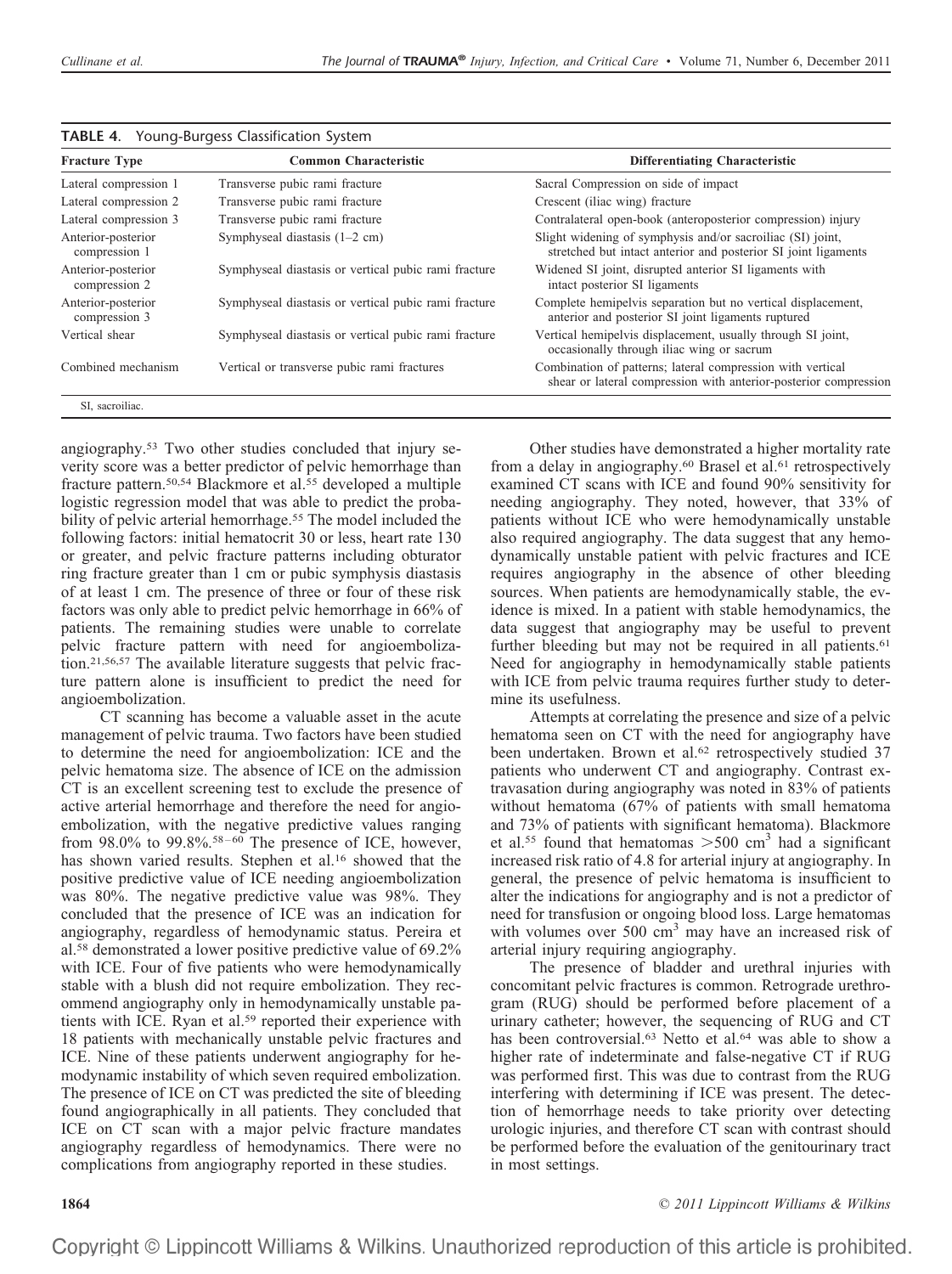# **What Is the Role of Noninvasive Temporary External Fixation Devices?**

- 1. TPBs effectively reduce unstable pelvic fractures as well as definitive stabilization and decrease pelvic volume. **Level III recommendation**
- 2. TPBs may limit pelvic hemorrhage but do not seem to affect mortality. **Level III recommendation**
- 3. TPBs work as well or better than emergent EPF in controlling hemorrhage. **Level III recommendation**

# **Scientific Foundation: Temporary External Fixation Devices**

Temporary binders have been used to control hemorrhage from pelvic fractures for many years. Pneumatic antishock trousers were one of the early attempts to decrease the pelvic volume and limit hemorrhage. Sheets have been used for this task more recently.<sup>65-67</sup> Commercial devices have recently evolved to provide consistent compression in a convenient prepackaged device. Results from studies of these commercial binders have been mixed. In a large study performed at Parkland Hospital, the use of a commercial binder had no effect on transfusion requirements, need for angiographic embolization, or mortality when compared with historical controls.68 Croce et al. compared the use of EPF placed in the operation room with TPB placed in the emergency department in a series of patients with hemodynamically instability and structurally unstable fractures. The use of the T-POD (Cybertech Medical, La Verne, CA) reduced blood transfusion needs at 24 hours and 48 hours compared with historical controls. Both the groups were in similar degree of shock. The authors attributed the reduced blood loss to the rapidity of T-POD placement compared with EPF. No differences in mortality were found.<sup>69</sup>

Evidence suggests temporary binders decrease pelvic volume with a pelvic fracture and may improve biomechanical stability. Bottlang et al.70,71 noted fracture reduction and 55% to 61% improvement in biomechanical stability of pelvic fractures in seven nonembalmed cadavers after application of an external compression device. In a study of 16 patients with mechanically unstable pelvic fractures, Kreig et al.14 demonstrated a 9.9% decrease in pelvic width using a TPB with no complications related to the binder. The data confirming efficacy of pelvic binders in controlling hemorrhage from pelvic fracture remain unclear because of conflicting studies in the literature.<sup>14,68-72</sup>

The use of pelvic binders may predispose to skin breakdown with prolonged use due to high pressure at bony prominences.72 Shearing force applied when tightening the binder might result in tissue trauma. Users of these devices need to be aware of the risk of pressure induced ischemic wounds. Because of the ease of application, relatively inexpensive cost, low potential for complications, and benefit to pelvic stability, temporary external stabilization devices should be considered for emergent application to all hemodynamically unstable patients with pelvic injuries.

# **Which Patients Warrant Retroperitoneal (Preperitoneal) Packing?**

- 1. Retroperitoneal pelvic packing is effective in controlling hemorrhage when used as a salvage technique after angiographic embolization. **Level III recommendation**
- 2. Retroperitoneal pelvic packing is effective in controlling hemorrhage when used as part of a multidisciplinary clinical pathway including a POD/C-clamp. **Level III recommendation**

## **Scientific Foundation: Retroperitoneal Packing**

Emergent PPP is a newer technique in the trauma surgeon's armamentarium. Its use is currently evolving. Originally described in the European literature,73 several European centers have described using PPP in combination with external mechanical fixation of the pelvis.<sup>74-77</sup> Some trauma centers in the United States have adopted this technique and published on its use as a first-line therapy in-lieu of angiography.78 It is reportedly easy to learn.79

The technique involves creating a midline incision 8 cm in length just above the pubis extending toward the umbilicus.80,81 Skin and subcutaneous tissue is opened in the midline, as is the fascia. The bladder is retracted away from the fracture and three laparotomy pads are placed in the retroperitoneal space on each side toward the iliac vessels. The procedure is repeated on the opposite side and the fascia and skin are closed. The procedure can be performed in 20 minutes by experienced surgeons.<sup>80,81</sup>

Cothren et al.78 reported using PPP as part of a clinical pathway in treating hemorrhage from pelvic fracture. In this group of severely injured patients (injury severity score 55), PPP was performed immediately after placement of a TPB in-lieu of angiography. There were no deaths attributed to hemorrhage after packing along with significantly fewer blood transfusions. This study reported an 83% success rate in controlling hemorrhage in hemodynamically unstable patients who underwent PPP. The other 17% required angiography. In a follow-up study at their institution, pelvic packing was found to occur faster than with angiography (45 minutes vs. 130 minutes). There was also a decrease need for transfusion. The results of the study are difficult to interpret because time to control hemorrhage was significantly different between the groups.81

PPP seems to have some advantage in controlling hemorrhage, particularly when angiography is unavailable or would result in significant delay. Future comparative studies will be needed to directly compare PPP with angiography for the control of pelvic hemorrhage.

#### **SUMMARY**

Hemorrhage from pelvic fracture remains a difficult problem facing the trauma surgeon. Today, there have been many changes in practice pattern that have been shown to predict and limit hemorrhage in the patient with a pelvic fracture. Biffl et al.<sup>82</sup> found that a multidisciplinary team, including an Orthopedic Surgeon, improved outcomes compared with historical controls. Institutional guidelines also have been shown to improve outcomes and their use is

*© 2011 Lippincott Williams & Wilkins* **1865**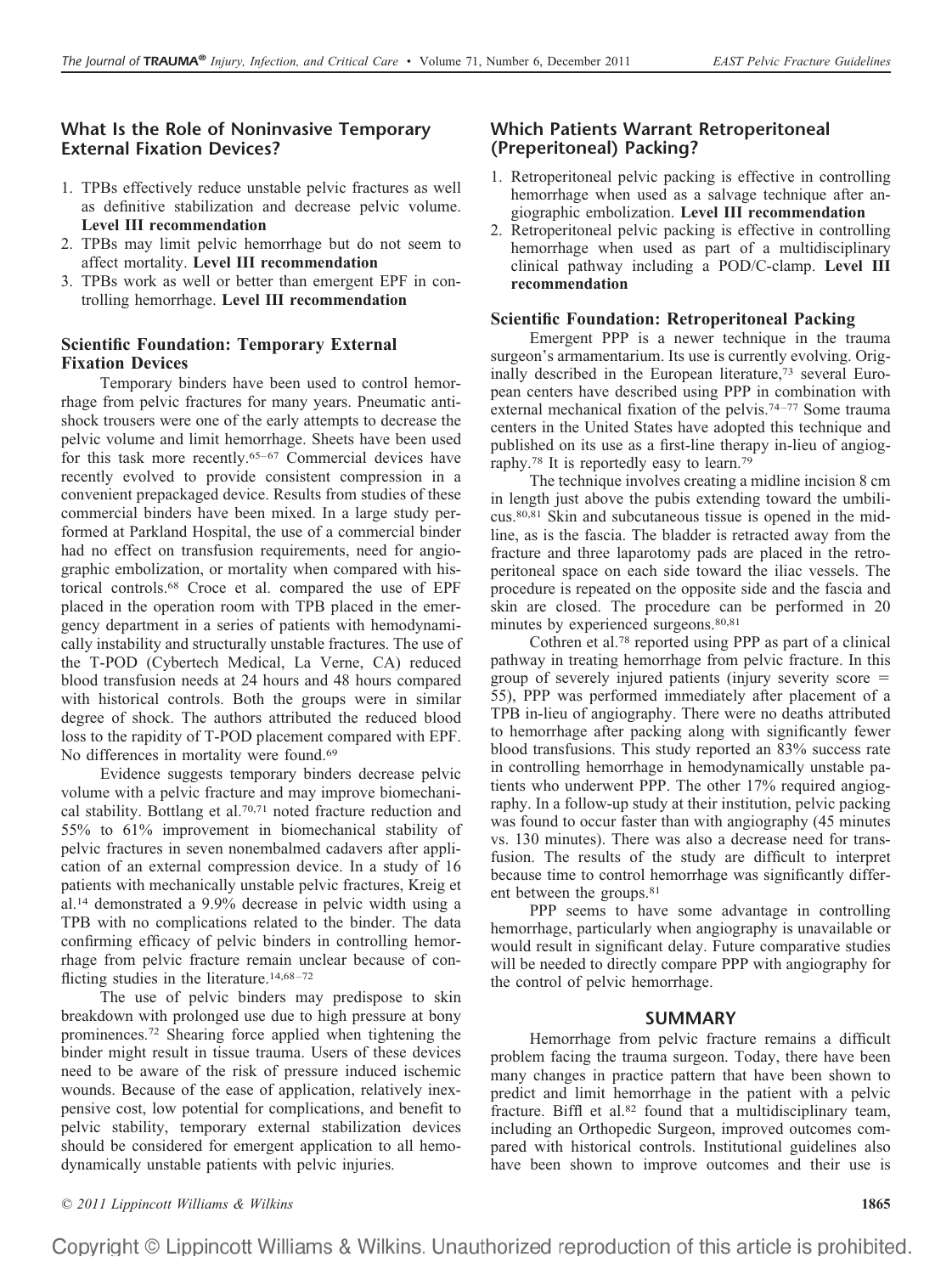encouraged to limit variability in care.<sup>82–84</sup> Emergent external fixation and the pelvic C-clamp used to control hemorrhage is not supported by the available literature. Although they do reduce fractures effectively, they do not seem to limit hemorrhage based on the available literature. Angiography for control of hemorrhage has come of age and has an important role in the treatment of patients with pelvic fracture and is supported by the highest level of evidence. Pelvic angiography with embolization can be performed bilaterally if needed and even repeated to control bleeding without undo consequence. The data on using the FAST examination to exclude intra-abdominal hemorrhage are clear. FAST examination, although highly specific, does not have the sensitivity to rule out an extrapelvic (abdominal) source of hemorrhage with major pelvic fracture. Although X-ray patterns of injury do not seem to predict hemorrhage, the use of CT scan with a finding of ICE is highly predictive of active bleeding and supported by the literature. The use of pelvic external fixation and C-Clamps has largely given way to TPBs. The hope with these devices is that by stabilizing the fracture, bleeding will be limited. Although the data are limited, early studies seem promising. Further studies will be needed to asses the ability of temporary abdominal binders to minimize hemorrhage from pelvic fracture. Finally, retroperitoneal packing is an effective tool to limit hemorrhage in the small studies that have investigated the technique. Its role in the management of pelvic hemorrhage at this time remains unclear and will need direct comparison with angiography in future studies.

#### **REFERENCES**

- 1. DiGiacomo JG, Bonadies JA, Cole FJ. Practice management guidelines for hemorrhage in pelvic fracture [EAST Website], 2001. Available at: http://www.east.org/tpg/pelvis.pdf. Accessed October 1, 2009.
- 2. Eastern Association for the Surgery of Trauma. *Practice Management Guidelines for Traum a East Ad Hoc Committee on Guideline Development*. Chicago, IL: EAST; 1998.
- 3. Baque P, Trojani C, Delotte J, et al. Anatomical consequences of "open-book" pelvic ring disruption: a cadaver experimental study. *Surg Radiol Anat.* 2005;27:487– 490.
- 4. Stover MD, Summers HD, Ghanayem AJ, Wilber JH. Three-dimensional analysis of pelvic volume in an unstable pelvic fracture. *J Trauma.* 2006; 61:905–908.
- 5. Grimm MR, Vrahas MS, Thomas KA. Pressure-volume characteristics of the intact and disrupted pelvic retroperitoneum. *J Trauma.* 1998;44:  $454 - 459.$
- 6. Flint LM, Brown A, Richardson JD, Polk HC. Definitive control of bleeding from severe pelvic fractures. *Ann Surg.* 1979;189:709 –716.
- 7. Moreno C, Moore EE, Rosenberger A, Cleveland HC. Hemorrhage associated with major pelvic fracture: a multispecialty challenge. *J Trauma.* 1986;26:987–994.
- 8. Batalden DJ, Wickstrom PH, Ruiz E, Gustilo RB. Value of the G suit in patients with severe pelvic fracture. Controlling hemorrhagic shock. *Arch Surg.* 1974;109:326 –328.
- 9. Ali J, Qi W. Fluid and electrolyte deficit with prolonged pneumatic anti-shock garment application. *J Trauma.* 1995;38:612– 615.
- 10. Chang FC, Harrison PB, Beech RR, Helmer SD. PASG: does it help in the management of traumatic shock? *J Trauma.* 1995;39:453– 456.
- 11. Sadri H, Nguyen-Tang T, Stern R, Hoffmeyer P, Peter R. Control of severe hemorrhage using C-clamp and arterial embolization in hemodynamically unstable patients with pelvic ring disruption. *Arch Orthop Trauma Surg.* 2005;125:443– 447.
- 12. Richard MJ, Tornetta P. Emergent management of APC-2 pelvic ring injuries with an anteriorly placed C-Clamp. *J Orthop Trauma.* 2009;23: 322–326.
- 13. Tiemann AH, Bohme J, Josten C. Emergency treatment of multiply injured patients with unstable disruption of the posterior pelvic ring by using the "C-clamp": analysis of 28 consecutive cases. *Eur J Trauma.* 2005;31:244 –251.
- 14. Krieg JC, Mohr M, Ellis TJ, Simpson TS, Madey SM, Bottlang M. Emergent stabilization of pelvic ring injuries by controlled circumferential compression: a clinical trial. *J Trauma*. 2005;59:659-664.
- 15. Galois L, Pfeffer F, Mainard D, Delagoutte JP. The value of external fixation for unstable pelvic ring injuries. *Acta Orthop Belg.* 2003;69: 321–327.
- 16. Stephen DJG, Kreder HJ, Day AC, et al. Early detection of arterial bleeding in acute pelvic trauma. *J Trauma.* 1999;47:638 – 642.
- 17. Totterman A, Dormagen J, Madsen JE, Klow NE, Skaga NO, Roise O. A protocol for angiographic embolization in exsanguinating pelvic trauma: a report on 31 patients. *Acta Orthop.* 2006;77:462– 468.
- 18. Miller PR, Moore PS, Mansell E, Meredith JW, Chang MC. External fixation or arteriogram in bleeding pelvic fracture: initial therapy guided by markers of arterial hemorrhage. *J Trauma.* 2003;54:437– 443.
- 19. Cook RE, Keating JF, Gillespie I. The role of angiography in the management of haemorrhage from major fractures of the pelvis. *J Bone Joint Surg.* 2002;84:178 –182.
- 20. Fangio P, Asehnoune K, Edouard A, Smail N, Benhamou D. Early embolization and vasopressor administration for management of lifethreatening hemorrhage from pelvic fracture. *J Trauma.* 2005;58:978 – 984.
- 21. Starr AJ, Griffin DR, Reinert CM, et al. Pelvic ring disruptions: prediction of associated injuries, transfusion requirement, pelvic arteriography, complications, and mortality. *J Orthop Trauma.* 2002;16:553–561.
- 22. Gourlay D, Hoffer E, Routt M, Bulger E. Pelvic angiography for recurrent traumatic pelvic arterial hemorrhage. *J Trauma.* 2005;59: 1168 –1173.
- 23. Fang JF, Shih LY, Wong YC, Lin BC, Hsu YP. Repeat transcatheter arterial embolization for the management of pelvic arterial hemorrhage. *J Trauma.* 2009;66:429 – 435.
- 24. Niwa T, Takebayashi S, Igari H, et al. The value of plain radiographs in the prediction of outcome in pelvic fractures treated with embolisation therapy. *Br J Radiol.* 2000;73:945–950.
- 25. Wong YC, Wang LJ, Ng CJ, Tseng IC, See LC. Mortality after successful transcatheter arterial embolization in patients with unstable pelvic fractures: rate of blood transfusion as a predictive factor. *J Trauma.* 2000;49:71–75.
- 26. Hagiwara A, Minakawa K, Matsuda T, Murata A, Masuda H, Shimazaki S. Predictors of death in patients with life-threatening pelvic hemorrhage after successful transcatheter arterial embolization. *J Trauma.* 2003;55: 696 –703.
- 27. Kimbrel BJ, Velmahos GC, Chan LS, Demetriades D. Angiographic embolization for pelvic fractures in older patients. *Arch Surg.* 2004;139: 728 –732.
- 28. Metz CM, Hak DJ, Goulet JA, Williams D. Pelvic fracture patterns and their corresponding angiographic sources of hemorrhage. *Orthop Clin North Am.* 2004;35:431– 437.
- 29. Velmahos GC, Toutouzas KG, Vassiliu A, et al. A prospective study on the safety and efficacy of angiographic embolization for pelvic and visceral injuries. *J Trauma.* 2002;53:303–308.
- 30. Shapiro M, McDonald AA, Knight D, Johannigman JA, Cuschieri J. The role of repeat angiography in the management of pelvic fractures. *J Trauma.* 2005;58:227–231.
- 31. Velmahos GC, Chahwan S, Falabella A, Hanks SE, Demetriades D. Angiographic embolization for intraperitoneal and retroperitoneal injuries. *World J Surg.* 2000;24:539 –545.
- 32. Takahira N, Shindo M, Tanaka K, Nishimaki H, Ohwada T, Itoman M. Gluteal muscle necrosis following transcatheter angiographic embolisation for retroperitoneal haemorrhage associated with pelvic fracture. *Injury.* 2001;32:27–32.
- 33. Yasumura K, Ikegami K, Kamohara T, Nohara Y. High incidence of ischemic necrosis of the gluteal muscle after transcatheter angiographic embolization for severe pelvic fracture. *J Trauma.* 2005;58: 985–990.

**1866** *© 2011 Lippincott Williams & Wilkins*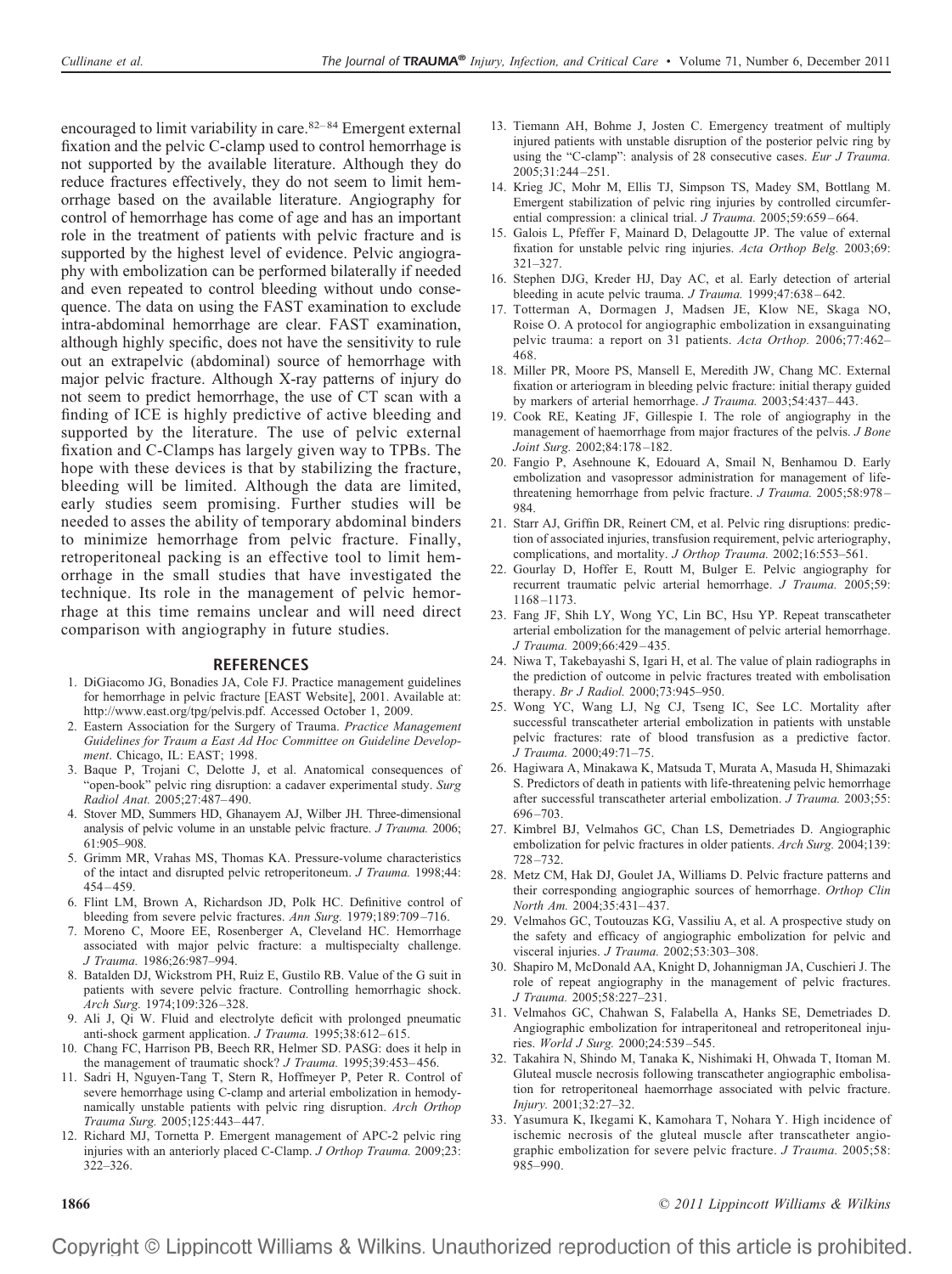- 34. Ramirez JI, Velmahos GC, Best CR, Chan LS, Demetriades D. Male sexual function after bilateral internal Iliac artery embolization for pelvic fracture. *J Trauma.* 2004;56:734 –739.
- 35. Panetta T, Sclafani SGA, Goldstein AS, Phillips TF, Shaftan GW. Percutaneous transcatheter embolization for massive bleeding from pelvic fractures. *J Trauma.* 1985;25:1021–1029.
- 36. Evers BM, Cryer HM, Miller FB. Pelvic fracture hemorrhage. *Arch Surg.* 1989;124:422– 424.
- 37. Flint L, Babikian G, Anders M, Rodriguez J, Steinberg S. Definitive control of mortality from severe pelvic fracture. *Ann Surg.* 1990;211: 703–706.
- 38. Branney SW, Moore EE, Cantrill SV, Burch JM, Terry SJ. Ultrasound based key clinical pathway reduces the use of hospital resources for the evaluation of blunt abdominal trauma. *J Trauma.* 1997;42:1086 –1090.
- 39. Healey MA, Simons RK, Winchell RJ, et al. A prospective evaluation of abdominal ultrasound in blunt trauma: is it useful? *J Trauma.* 1996;40: 875– 883.
- 40. Glaser K, Tschmelitsch J, Klingler P, Wetscher G, Bodner E. Ultrasonography in the management of blunt abdominal and thoracic trauma. *Arch Surg.* 1994;129:743–747.
- 41. Liu M, Lee CH, P'eng FK. Prospective comparison of diagnostic peritoneal lavage, computed tomographic scanning, and ultrasonography for the diagnosis of blunt abdominal trauma. *J Trauma.* 1993;35:267– 270.
- 42. Boulanger BR, McLellan BA, Brenneman FD, et al. Emergent abdominal sonography as a screening test in a new diagnostic algorithm for blunt trauma. *J Trauma.* 1996;40:867– 874.
- 43. Eastridge BJ, Burgess AR. Pedestrian pelvic fractures; 5-year experience of a major urban trauma center. *J Trauma.* 1997;42:695–700.
- 44. Allen CF, Goslar PW, Barry M, Christiansen T. Management guidelines for hypotensive pelvic fracture patients. *Am Surg.* 2000;66:735–738.
- 45. Ruchholtz S, Waydhas C, Lewan U, et al. Free abdominal fluid on ultrasound in unstable pelvic ring fracture: is laparotomy always necessary? *J Trauma.* 2004;57:278 –285.
- 46. Tayal V, Nielsen A, Jones AE, Thomason MH, Kellam J, Norton HJ. Accuracy of trauma ultrasound in major pelvic injury. *J Trauma.* 2006;61:1453–1457.
- 47. Friese RS, Malekzadeh S, Shafi S, Gentilello LM, Starr A. Abdominal ultrasound is an unreliable modality for the detection of hemoperitoneum in patients with pelvic fracture. *J Trauma.* 2007;63:97–102.
- 48. Ballard RB, Rozycki GS, Newman PG, et al. An algorithm to reduce the incidence of false-negative FAST examinations in patients at high risk for occult injury. Focused assessment for the sonographic examination of the trauma patient. *J Am Coll Surg.* 1999;189:145–150; discussion  $150 - 151$ .
- 49. Young JWR, Burgess AR. Radiologic Management Of Pelvic Ring Fractures in Systematic Radiographic Diagnosis. Baltimore: Urban and Scwarzenberg; 1987.
- 50. Eastridge BJ, Starr A, Minei JP, O'Keefe GE, Scalea TM. The importance of fracture pattern in guiding therapeutic decision-making in patients with hemorrhagic shock and pelvic ring disruptions. *J Trauma.* 2002;53:446 – 450.
- 51. Hamill J, Holden A, Civil I. Pelvic fracture pattern predicts pelvic arterial haemorrhage. *Aust N Z J Surg.* 2000;70:338 –343.
- 52. Fu CY, Wu SC, Chen RJ, et al. Evaluation of pelvic fracture stability and the need for angioembolization: pelvic instabilities on a plain film have an increased probability of requiring angioembolization. *Am J Emerg Med.* 2009;27:792–796.
- 53. Magnussen RA, Tressler MA, Obremskey WT, Kregor PJ. Predicting blood loss in isolated pelvic and acetabular high-energy trauma. *J Orthop Trauma.* 2007;21:603– 607.
- 54. Lunsjo K, Tadros A, Hauggaard A, Blomgren R, Kopke J, Abu-Zidan FM. Associated injuries and not fracture instability predict mortality in pelvic fractures: a prospective study of 100 patients. *J Trauma.* 2007; 62:687– 691.
- 55. Blackmore CC, Cummings P, Jurkovich GJ, Linnau KF, Hoffer EK, Rivara FP. Predicting major hemorrhage in patients with pelvic fracture. *J Trauma.* 2006;61:346 –352.
- 56. Sarin EL, Moore JB, Moore EE, et al. Pelvic fracture pattern does not always predict the need for urgent embolization. *J Trauma.* 2005;58: 973–977.
- 57. Smith W, Williams A, Agudelo J, et al. Early predictors of mortality in hemodynamically unstable pelvis fractures. *J Orthop Trauma.* 2007;21: 31–37.
- 58. Pereira SJ, O'Brien DP, Luchette FA, et al. Dynamic helical computed tomography scan accurately detects hemorrhage in patients with pelvic fracture. *Surgery.* 2000;128:678 – 685.
- 59. Ryan MF, Hamilton PA, Chu P, Hanaghan J. Active extravasation of arterial contrast agent on post-traumatic abdominal computed tomography. *Can Assoc Radiol J.* 2004;55:160 –169.
- 60. Evers BM, Cryer HM, Miller FB. Pelvic fracture hemorrhage: priorities in management. *Arch Surg.* 1989;124:422– 424.
- 61. Brasel KJ, K. Pham, Yang H, Christensen R, Weigelt JA. Significance of contrast extravasation in patients with pelvic fracture. *J Trauma.* 2007; 62:1149 –1152.
- 62. Brown CVR, Kasotakis G, Wilcox A, Rhee P, Salim A, Demetriades D. Does pelvic hematoma on admission computed tomography predict active bleeding at angiography for pelvic fracture? *Am Surg.* 2005;71:759 –762.
- 63. Brandes S, Borrelli J. Pelvic fracture and associated urologic injuries. *World J Surg.* 2001;25:1578 –1587.
- 64. Netto FA, Hamilton P, Kodama R, et al. Retrograde urethrocystography impairs computed tomography diagnosis of pelvic arterial hemorrhage in the presence of a lower urologic tract injury. *J Am Coll Surg.* 2008;206: 322–327.
- 65. Routt ML Jr, Falicov A, Woodhouse E, Schildhauer TA. Circumferential pelvic antishock sheeting: a temporary resuscitation aid. *J Orthop Trauma.* 2006;20:S3–S6.
- 66. Simpson T, Krieg JC, Heuer F, Bottlang M. Stabilization of pelvic ring disruptions with a circumferential sheet. *J Trauma.* 2002;52:158 –161.
- 67. Warme WJ, Todd MS. The circumferential antishock sheet. *Mil Med.* 2002;167:438 – 441.
- 68. Ghaemmaghami V, Sperry J, Gunst M, et al. Effects of early use of external pelvic compression on transfusion requirements and mortality in pelvic fractures. *Am J Surg.* 2007;194:720 –723; discussion 723.
- 69. Croce MA, Magnotti LJ, Savage SA, Wood GW II, Fabian TC. Emergent pelvic fixation in patients with exsanguinating pelvic fractures. *J Am Coll Surg.* 2007;204:935–939; discussion 940 –942.
- 70. Bottlang M, Krieg JC, Mohr M, Simpson TS, Madey SM. Emergent management of pelvic ring fractures with use of circumferential compression. *J Bone Joint Surg Am.* 2002;84:43– 47.
- 71. Bottlang M, Simpson T, Sigg J, Krieg JC, Madey SM, Long WB. Noninvasive reduction of open-book pelvic fractures by circumferential compression. *J Orthop Trauma.* 2002;16:367–373.
- 72. Jowett AJL, Bowyer GW. Pressure characteristics of pelvic binders. *Injury.* 2007;38:118 –121.
- 73. Pohlemann T, Gansslen A, Hufner T, Tscherne H. Extraperitoneal packing at laparotomy. Presented at: *OTA-AAST Annual Meeting*, October 12–14, 2000, San Antonio, Texas.
- 74. Ertel W, Karim E, Keel M, Trentz O. Therapeutical strategies and outcome of polytraumatized patients with pelvic injuries. *Eur J Trauma.* 2000;26:278 –286.
- 75. Ertel W, Keel M, Eid K, Platz A, Trentz O. Control of severe hemorrhage using C-clamp and pelvic packing in multiply injured patients with pelvic ring disruption. *J Orthop Trauma*. 2001;15:468-474.
- 76. Giannoudis PV, Pape HC. Damage control orthopaedics in unstable pelvic ring injuries. *Injury.* 2004;35:671– 677.
- 77. Totterman A, Madsen JE, Skaga NO, Roise O. Extraperitoneal pelvic packing: a salvage procedure to control massive traumatic pelvic hemorrhage. *J Trauma.* 2007;62:843– 852.
- 78. Cothren CC, Osborn PM, Moore EE, Morgan SJ, Johnson JL, Smith WR. Preperitoneal pelvic packing for hemodynamically unstable pelvic fractures: a paradigm shift. *J Trauma.* 2007;62:834 – 839; discussion 839 – 842.
- 79. Bach A, Bendix J, Hougaard K, Christensen EF. Retroperitoneal packing as part of damage control surgery in a Danish trauma centre—fast, effective, and cost-effective. *Scand J Trauma Resusc Emerg Med.* 2008;16:4.
- 80. Smith WR, Moore EE, Osborn P, et al. Retroperitoneal packing as a resuscitation technique for hemodynamically unstable patients with pelvic fractures: report of two representative cases and a description of technique. *J Trauma.* 2005;59:1510 –1514.
- 81. Osborn PM, Smith WR, Moore EE, et al. Direct retroperitoneal packing versus pelvic angiography: a comparison of two management